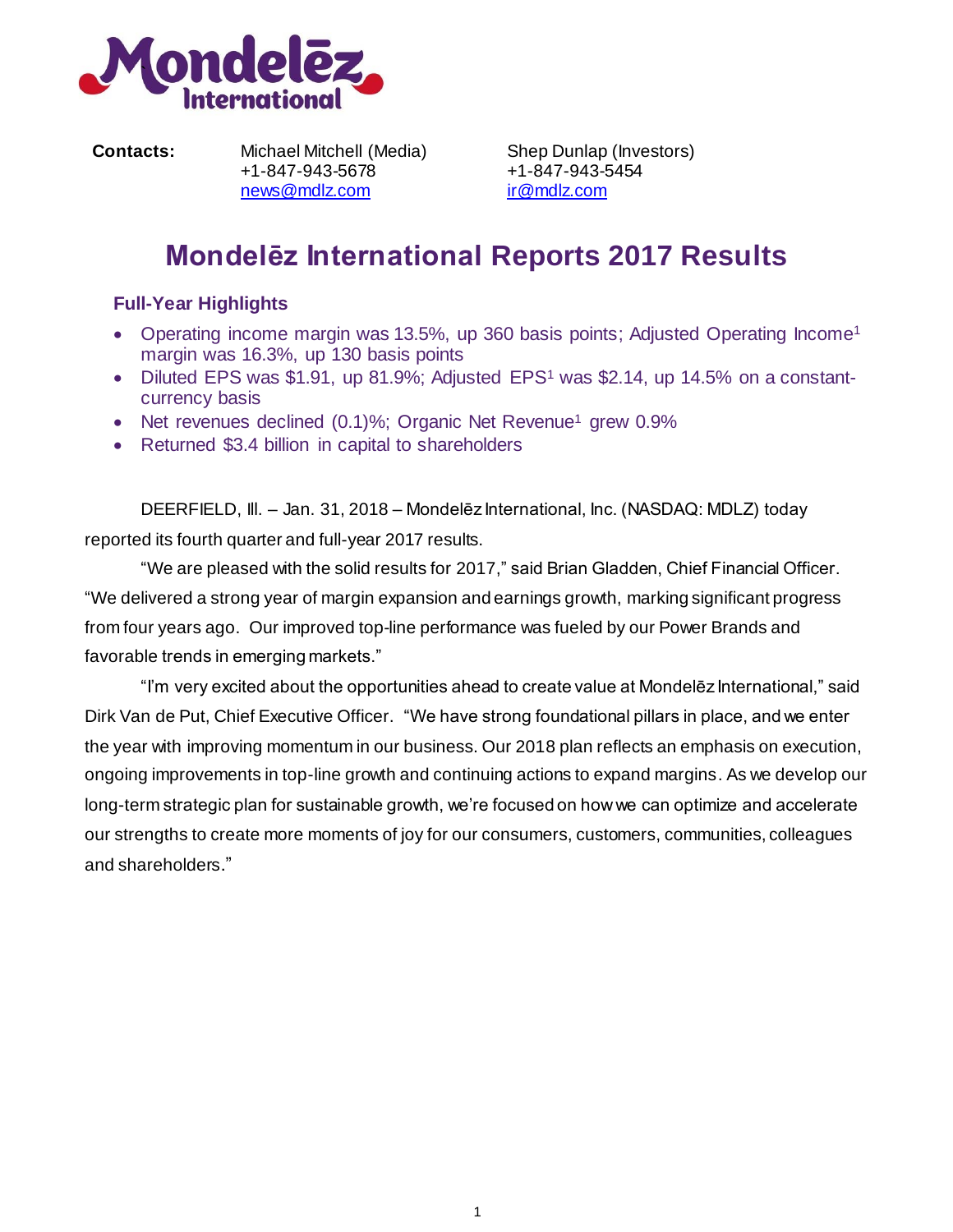# **Net Revenue**

| \$ in millions             | Reported<br><b>Net Revenues</b> |                  |         | <b>Organic Net Revenue Growth</b> |                |
|----------------------------|---------------------------------|------------------|---------|-----------------------------------|----------------|
|                            | Q4 2017                         | $%$ Chg<br>vs PY | Q4 2017 | Vol/Mix                           | <b>Pricing</b> |
| <b>Quarter 4</b>           |                                 |                  |         |                                   |                |
| Latin America              | \$900                           | 4.2%             | 5.5%    | $(3.0)$ pp                        | 8.5 pp         |
| Asia, Middle East & Africa | 1,449                           | 2.6              | 6.9     | 3.2                               | 3.7            |
| Europe                     | 2,816                           | 5.0              | 1.4     | $0.2^{\circ}$                     | 1.2            |
| North America              | 1,801                           | (0.6)            | (0.8)   | 0.1                               | (0.9)          |
| Mondelez International     | \$6,966                         | 2.9%             | 2.4%    | $0.3$ pp                          | $2.1$ pp       |
| <b>Full Year 2017</b>      | FY 2017                         |                  | FY 2017 |                                   |                |
| Latin America              | \$3,566                         | 5.1%             | 3.5%    | $(4.2)$ pp                        | 7.7 pp         |
| Asia, Middle East & Africa | 5,739                           | (1.3)            | 2.7     | (0.2)                             | 2.9            |
| Europe                     | 9.794                           | 0.4              | 1.3     | 1.4                               | (0.1)          |
| North America              | 6,797                           | (2.3)            | (2.4)   | (1.8)                             | (0.6)          |
| Mondelez International     | \$25,896                        | (0.1)%           | 0.9%    | $(0.6)$ pp                        | $1.5$ pp       |

# **Operating Income and Diluted EPS**

| \$ in millions            | Reported |            |          | Adjusted   |          |
|---------------------------|----------|------------|----------|------------|----------|
|                           |          | vs PY      |          | vs PY      | vs PY    |
|                           | Q4 2017  | (Rpt Fx)   | Q4 2017  | (Rpt Fx)   | (Cst Fx) |
| <b>Quarter 4</b>          |          |            |          |            |          |
| Gross Profit              | \$2,664  | 2.9%       | \$2,731  | 5.9%       | 2.2%     |
| Gross Profit Margin       | 38.2 %   | $0.0$ pp   | 39.2 %   | $0.0$ pp   |          |
| Operating Income          | \$844    | 66.5%      | \$1,108  | 19.8%      | 14.1 %   |
| Operating Income Margin   | 12.1 %   | 4.6 pp     | 15.9%    | $1.8$ pp   |          |
| Net Earnings <sup>2</sup> | \$802    | 762.4 %    | \$862    | 25.3%      | 17.2 %   |
| <b>Diluted EPS</b>        | \$0.53   | 783.3%     | \$0.57   | 29.5 %     | 20.5 %   |
| Full Year 2017            | FY 2017  |            | FY 2017  |            |          |
| Gross Profit              | \$10,065 | (0.6)%     | \$10,210 | 0.9%       | 0.5%     |
| Gross Profit Margin       | 38.9%    | $(0.2)$ pp | 39.8%    | $(0.3)$ pp |          |
| Operating Income          | \$3,506  | 36.5%      | \$4,178  | 9.9%       | 9.9%     |
| Operating Income Margin   | 13.5 %   | 3.6 pp     | 16.3%    | $1.3$ pp   |          |
| Net Earnings              | \$2,922  | 76.1%      | \$3,270  | 11.9%      | 11.4 %   |
| <b>Diluted EPS</b>        | \$1.91   | 81.9%      | \$2.14   | 15.1 %     | 14.5 %   |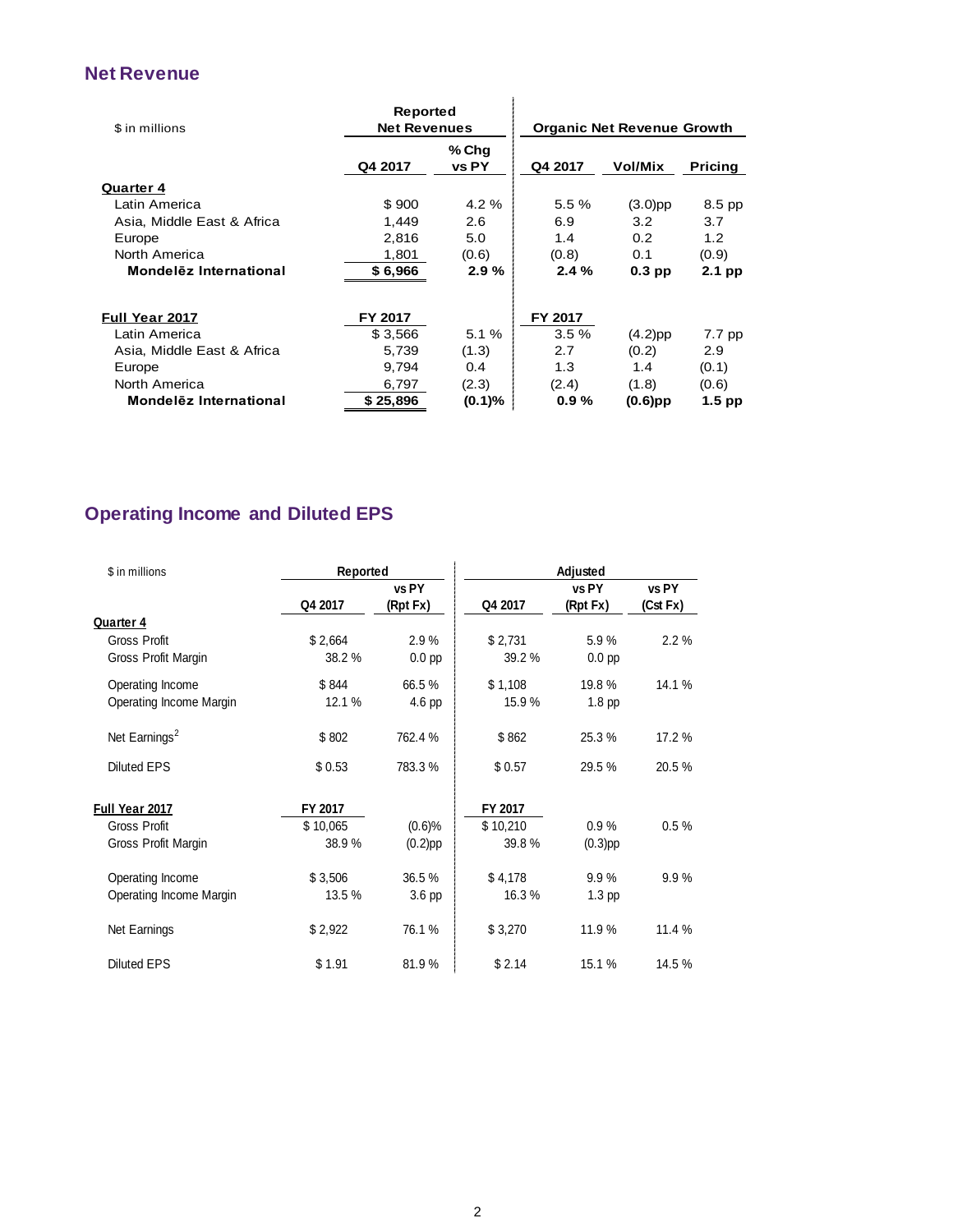## *Fourth Quarter Commentary*

- **Net revenues** increased 2.9 percent, driven by currency and Organic Net Revenue growth partly offset by divestiture impacts. **Organic Net Revenue** increased 2.4 percent, which includes a positive impact of approximately 60 basis points from India demonetization in the prior year.
- **Gross profit margin** was 38.2 percent, flat to the prior year, as favorable impacts from commodity hedging activities and divestitures were offset by incremental costs due to the malware incident and higher 2014-2018 Restructuring Program implementation costs. **Adjusted Gross Profit<sup>1</sup> margin** was 39.2 percent, flat to the prior year, driven by cost inflation and unfavorable mix, offset by improved pricing and net productivity gains.
- **Operating income margin** was 12.1 percent, up 460 basis points, driven by lower 2014-2018 Restructuring Program costs, higher Adjusted Operating Income margin and the lapping of the prior year's intangible asset impairment. **Adjusted Operating Income margin** expanded 180 basis points to 15.9 percent. These results reflected reductions in selling, general & administrative costs and supply chain productivity savings.
- **Diluted EPS** was \$0.53, up 783 percent, driven by the lapping of the prior year loss on debt extinguishment, lower intangible asset impairment costs and a net benefit from U.S. tax reform.
- **Adjusted EPS** was \$0.57 and grew 21 percent on a constant-currency basis, driven primarily by operating gains.
- **Capital Return**: The company repurchased approximately \$400 million of its common stock and paid approximately \$300 million in cash dividends.
- **Tax Rate:** The enactment of U.S. tax reform in December 2017 resulted in a discrete net tax benefit of \$59 million in the fourth quarter. Elements of this benefit include a tax on the company's accumulated foreign earnings (estimated \$1.3 billion cost) and the revaluation of its net U.S. deferred tax liability (estimated \$1.3 billion benefit). As a result, the company's reported effective tax rate, which includes these discrete tax impacts, was 24.6 percent for the fourth quarter and 22.0 percent for the full year. The company's Adjusted Effective Tax Rate<sup>1</sup>, which excludes the discrete net tax impacts, was 24.5 percent for the fourth quarter and 22.8 percent for the full year.

### *Full-Year Commentary*

- **Net revenues** decreased 0.1 percent, driven by divestitures that offset Organic Net Revenue growth and currency tailwinds. **Organic Net Revenue** increased 0.9 percent, which included a negative impact of approximately 40 basis points from the June malware incident.
- **Gross profit margin** was 38.9 percent, a decrease of 20 basis points, driven primarily by Adjusted Gross Profit margin contraction and the impact from the malware incident costs, partially offset by lower 2014-2018 Restructuring Program implementation costs and lower mark-to-market impacts from commodity and currency derivative contracts. **Adjusted Gross Profit margin** was 39.8 percent, a decrease of 30 basis points. Higher input costs and unfavorable volume/mix more than offset net productivity gains and improved pricing net of select trade investments.
- **Operating income margin** was 13.5 percent, up 360 basis points, driven by Adjusted Operating Income margin expansion, lower 2014-2018 Restructuring Program costs, benefits from the resolution of tax matters and a net gain on divestitures, partially offset by malware incident incremental expenses. **Adjusted Operating Income margin** expanded 130 basis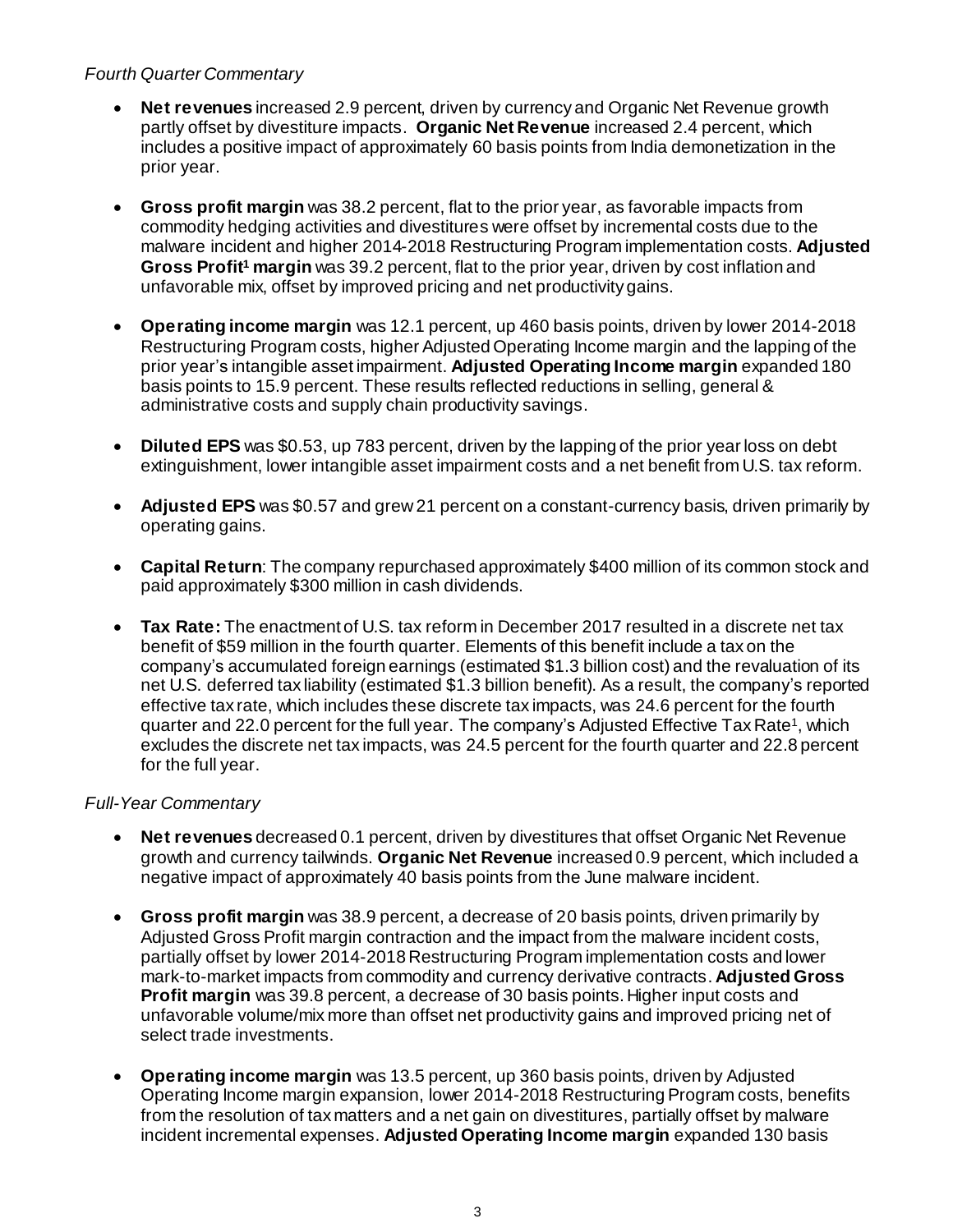points to 16.3 percent. These results reflected supply chain productivity savings and reductions in overhead costs.

- **Diluted EPS** was \$1.91, up 82 percent, driven by the lapping of the prior year loss on debt extinguishment, benefits from the resolution of tax matters, lower 2014-2018 Restructuring Program costs, net gains from divestitures and a net benefit from U.S. tax reform.
- **Adjusted EPS** was \$2.14 and grew 15 percent on a constant-currency basis, driven primarily by operating gains, lower interest expense and lower shares outstanding.
- **Capital Return**: The company returned \$3.4 billion of capital to shareholders through share repurchases and dividends. Today, the company's Board of Directors approved a \$6 billion increase to the company's share repurchase authorization from \$13.7 billion to \$19.7 billion and extended the expiration date of the program to December 31, 2020.

### **2018 Outlook**

Mondelēz International provides guidance on a non-GAAP basis, as the company cannot predict some elements that are included in reported GAAP results, including the impact of foreign exchange. Refer to the Outlook section in the discussion of non-GAAP financial measures below for more details.

For 2018, the company expects Organic Net Revenue to increase 1 to 2 percent. The company expects Adjusted Operating Income margin of approximately 17 percent. The company also expects double-digit Adjusted EPS growth on a constant-currency basis. This 2018 outlook includes an expected Adjusted Effective Tax Rate in the low-to-mid 20 percent range, including our current view of the expected impact of U.S. tax reform. The company estimates currency translation would increase net revenue growth by approximately 4 percent<sup>3</sup> and Adjusted EPS by approximately \$0.12<sup>3</sup>.

### **Conference Call**

Mondelēz International will host a conference call for investors with accompanying slides to review its results at 5 p.m. ET today. A listen-only webcast will be provided at [www.mondelezinternational.com.](http://www.mondelezinternational.com/) An archive of the webcast will be available on the company's web site. The company will be live tweeting the event a[t www.twitter.com/MDLZ.](http://www.twitter.com/MDLZ)

### **About Mondelēz International**

Mondelēz International, Inc. (NASDAQ: MDLZ) is building the best snacking company in the world, with 2017 net revenues of approximately \$26 billion. Creating more moments of joy in approximately 160 countries, Mondelēz International is a world leader in biscuits, chocolate, gum, candy and powdered beverages, featuring global Power Brands such as *Oreo* and *belVita* biscuits*; Cadbury Dairy Milk* and *Milka* chocolate; and *Trident* gum. Mondelēz International is a proud member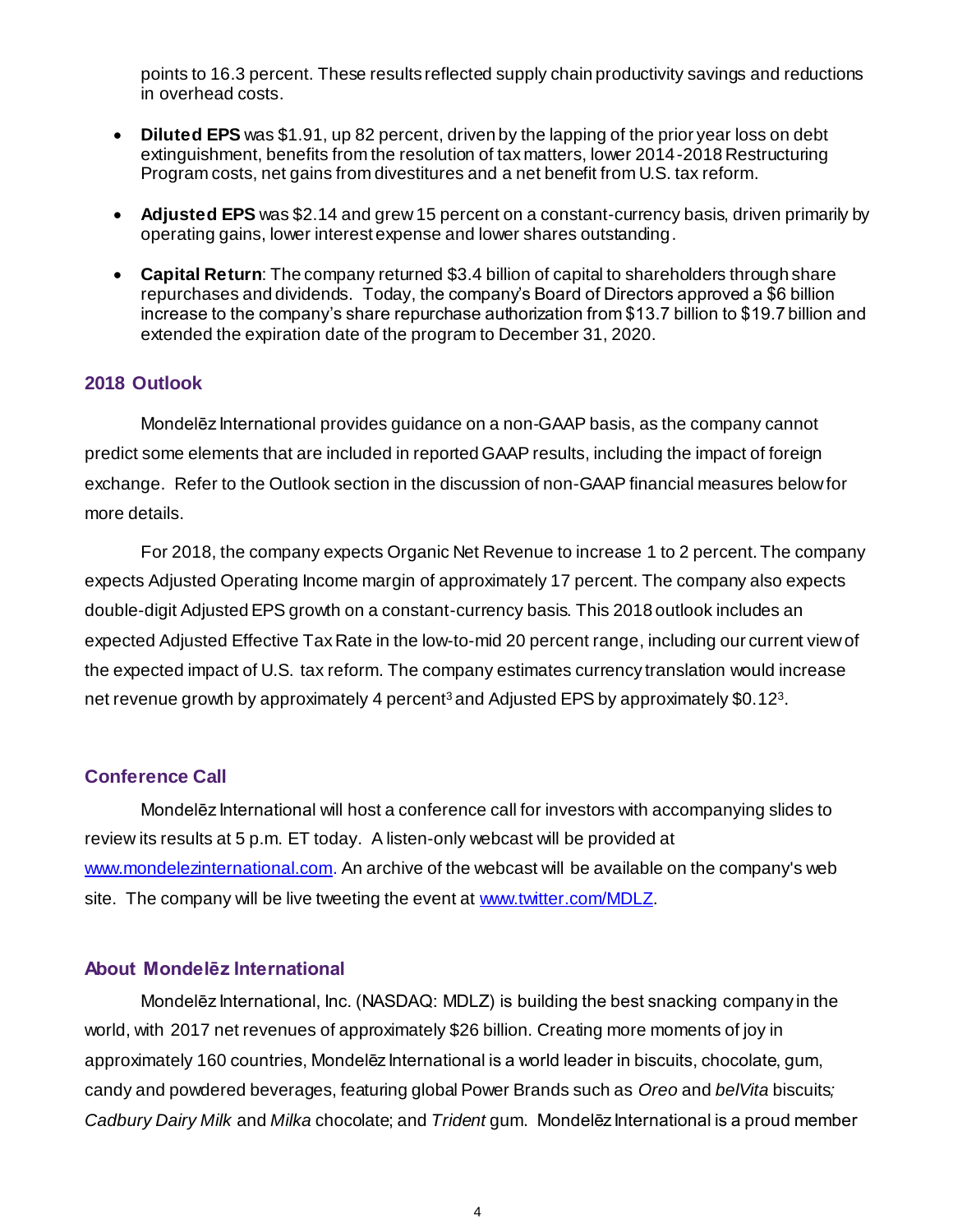of the Standard and Poor's 500, Nasdaq 100 and Dow Jones Sustainability Index. Visit [www.mondelezinternational.com](http://www.mondelezinternational.com/) or follow the company on Twitter a[t www.twitter.com/MDLZ](http://www.twitter.com/MDLZ).

## **End Notes**

- 1. Organic Net Revenue, Adjusted Operating Income (and Adjusted Operating Income margin), Adjusted EPS, Adjusted Gross Profit (and Adjusted Gross Profit margin), Adjusted Effective Tax Rate and presentation of amounts in constant currency are non-GAAP financial measures. Please see discussion of non-GAAP financial measures at the end of this press release for more information.
- 2. Net earnings attributable to Mondelēz International.
- 3. Currency estimate is based on published rates from XE on January 25, 2018.

# **Additional Definitions**

Power Brands include some of the company's largest global and regional brands, such as *Oreo*, *Chips Ahoy!*, *Ritz, TUC/Club Social* and *belVita* biscuits; *Cadbury Dairy Milk, Milka* and *Lacta* chocolate; *Trident* gum; *Halls* candy; and *Tang* powdered beverages.

Emerging markets consist of the Latin America region in its entirety; the Asia, Middle East and Africa region excluding Australia, New Zealand and Japan; and the following countries from the Europe region: Russia, Ukraine, Turkey, Kazakhstan, Belarus, Georgia, Poland, Czech Republic, Slovak Republic, Hungary, Bulgaria, Romania, the Baltics and the East Adriatic countries.

Developed markets include the entire North America region, the Europe region excluding the countries included in the emerging markets definition, and Australia, New Zealand and Japan from the Asia, Middle East and Africa region.

# **Forward-Looking Statements**

This press release contains a number of forward-looking statements. Words, and variations of words, such as "will," "expect," "may," "would," "could," "believe," "estimate," "plan," "guidance," "outlook" and similar expressions are intended to identify the company's forward-looking statements, including, but not limited to, statements about: the company's future performance, including its future revenue growth, earnings per share, margins and taxes; currency and the effect of foreign exchange translation on the company's results of operations; the company's operating and strategic plans; the company's growth strategy; value creation for shareholders; the company's tax rate, tax positions and estimates of the impact of U.S. tax reform on its 2017 and future results; remediation efforts related to and the financial and other impacts of the malware incident; the costs of, timing of expenditures under and completion of the company's restructuring program; the Brazilian indirect tax matter; and the company's outlook, including 2018 Organic Net Revenue growth, Adjusted Operating Income margin,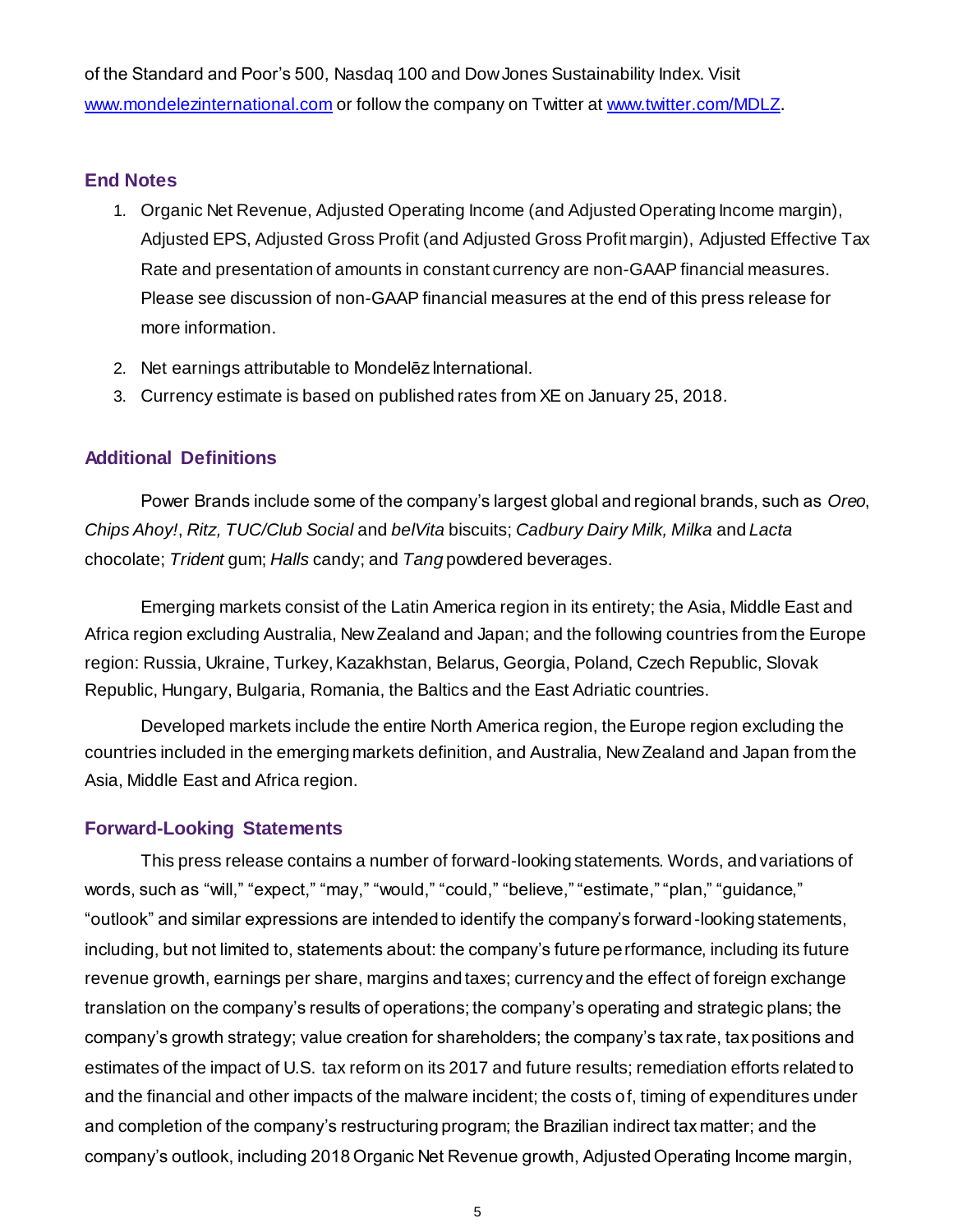Adjusted EPS and Adjusted Effective Tax Rate. These forward-looking statements are subject to a number of risks and uncertainties, many of which are beyond the company's control, which could cause the company's actual results to differ materially from those indicated in the company's forward-looking statements. Such factors include, but are not limited to, risks from operating globally including in emerging markets; changes in currency exchange rates, controls and restrictions; continued volatility of commodity and other input costs; weakness in economic conditions; weakness in consumer spending; pricing actions; tax matters including changes in tax rates and laws, disagreements with taxing authorities and imposition of new taxes; use of information technology and third party service pro viders; unanticipated disruptions to the company's business; competition; the restructuring program and the company's other transformation initiatives not yielding the anticipated benefits; and changes in the assumptions on which the restructuring program is based. Please also see the company's risk factors, as they may be amended from time to time, set forth in its filings with the SEC, including the company's most recently filed Annual Report on Form 10-K. Mondelēz International disclaims and does not undertake any obligation to update or revise any forward-looking statement in this press release, except as required by applicable law or regulation.

**SHORTHOUT**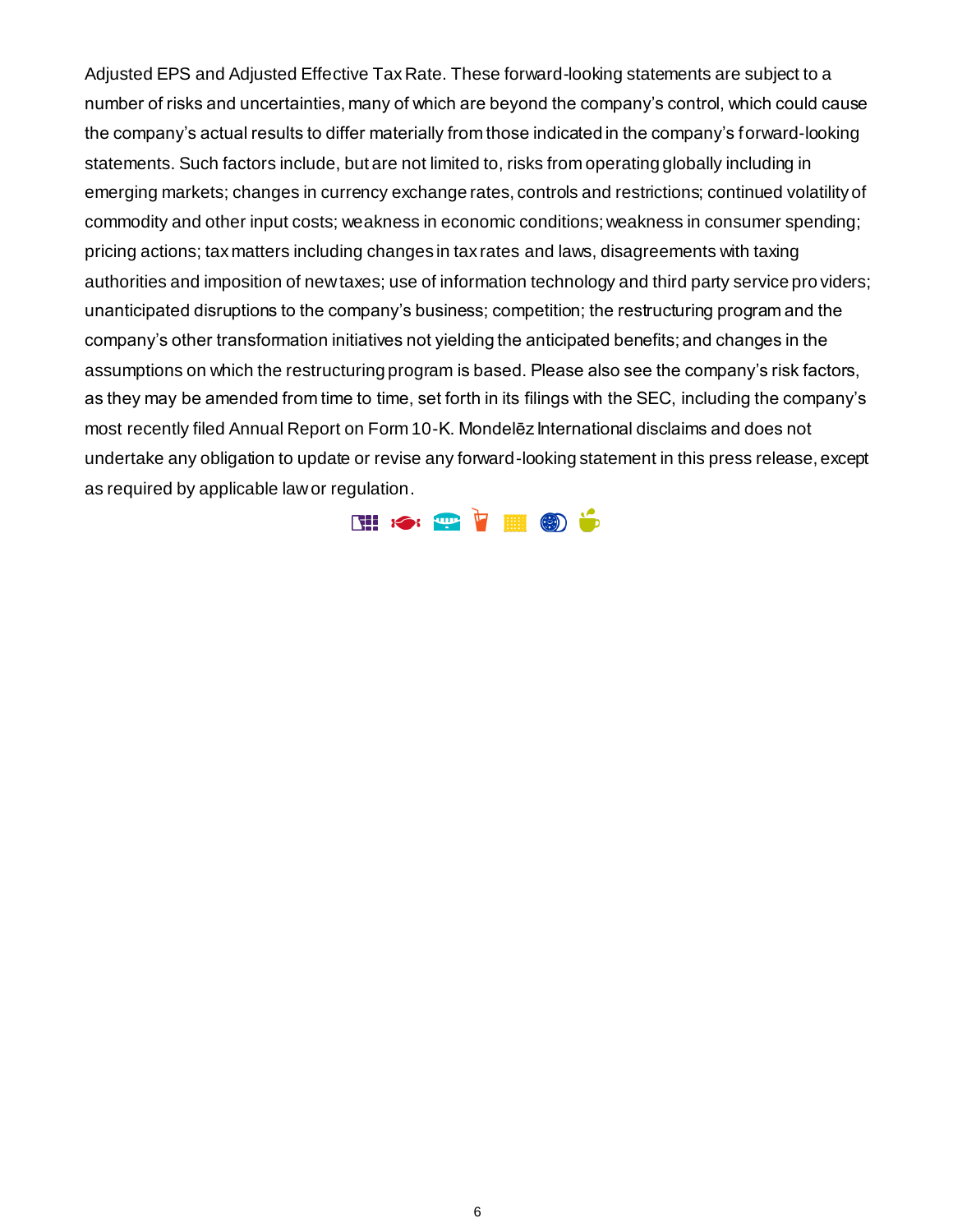#### **Mondelēz International, Inc. and Subsidiaries Condensed Consolidated Statements of Earnings (in millions of U.S. dollars and shares, except per share data) (Unaudited)**

|                                                                   | For the Three Months<br><b>Ended December 31.</b> | For the Twelve Months<br>Ended December 31, |              |    |        |
|-------------------------------------------------------------------|---------------------------------------------------|---------------------------------------------|--------------|----|--------|
|                                                                   | 2017                                              | 2016                                        | 2017         |    | 2016   |
| Net revenues                                                      | \$<br>6,966                                       | \$<br>6,770                                 | \$<br>25,896 | \$ | 25,923 |
| Cost of sales                                                     | 4,302                                             | 4,181                                       | 15,831       |    | 15,795 |
| Gross profit                                                      | 2,664                                             | 2,589                                       | 10,065       |    | 10,128 |
| Gross profit margin                                               | 38.2%                                             | 38.2%                                       | 38.9%        |    | 39.1%  |
| Selling, general and administrative expenses                      | 1,657                                             | 1,705                                       | 5,911        |    | 6,540  |
| Asset impairment and exit costs                                   |                                                   | 120<br>342                                  | 656          |    | 852    |
| Net gain on divestitures                                          |                                                   | (2)<br>(9)                                  | (186)        |    | (9)    |
| Amortization of intangibles                                       |                                                   | 45<br>44                                    | 178          |    | 176    |
| Operating income                                                  |                                                   | 844<br>507                                  | 3,506        |    | 2,569  |
| Operating income margin                                           | 12.1%                                             | 7.5%                                        | 13.5%        |    | 9.9%   |
| Interest and other expense, net                                   |                                                   | 575<br>120                                  | 382          |    | 1,115  |
| Earnings before income taxes                                      |                                                   | 724<br>(68)                                 | 3,124        |    | 1,454  |
| Provision for income taxes                                        |                                                   | 78<br>(178)                                 | (688)        |    | (129)  |
| Effective tax rate                                                | 24.6%                                             | 114.7%                                      | 22.0%        |    | 8.9%   |
| Gain on equity method investment transactions                     |                                                   | 40                                          | 40           |    | 43     |
| Equity method investment net earnings                             |                                                   | 224<br>83                                   | 460          |    | 301    |
| Net earnings                                                      |                                                   | 810<br>93                                   | 2,936        |    | 1,669  |
| Noncontrolling interest earnings                                  |                                                   | (8)                                         | (14)         |    | (10)   |
| Net earnings attributable to Mondelez International               | \$                                                | \$<br>802<br>93                             | \$<br>2,922  | \$ | 1,659  |
| Per share data:                                                   |                                                   |                                             |              |    |        |
| Basic earnings per share attributable to Mondelez International   | 0.54<br>\$                                        | \$<br>0.06                                  | \$<br>1.93   | \$ | 1.07   |
| Diluted earnings per share attributable to Mondelez International | 0.53<br>\$                                        | \$<br>0.06                                  | \$<br>1.91   | \$ | 1.05   |
| Average shares outstanding:                                       |                                                   |                                             |              |    |        |
| <b>Basic</b>                                                      | 1,497                                             | 1,540                                       | 1,513        |    | 1,556  |
| <b>Diluted</b>                                                    | 1,513                                             | 1,559                                       | 1,531        |    | 1,573  |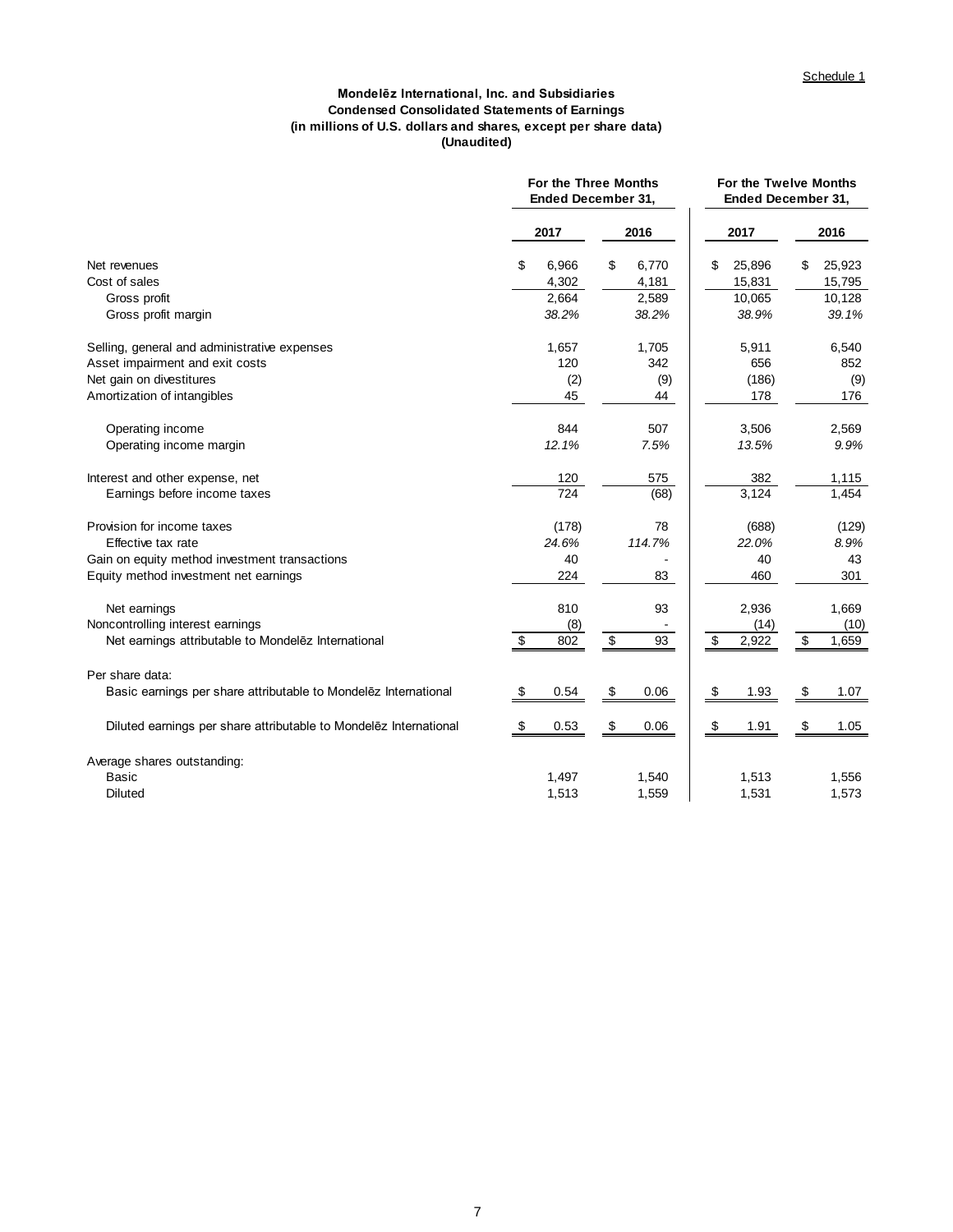#### **Mondelēz International, Inc. and Subsidiaries Condensed Consolidated Balance Sheets (in millions of U.S. dollars) (Unaudited)**

|                                                   | December 31,<br>2017 | December 31,<br>2016 |           |  |
|---------------------------------------------------|----------------------|----------------------|-----------|--|
| <u>ASSETS</u>                                     |                      |                      |           |  |
| Cash and cash equivalents                         | \$<br>761            | \$                   | 1,741     |  |
| Trade receivables                                 | 2,691                |                      | 2,611     |  |
| Other receivables                                 | 835                  |                      | 859       |  |
| Inventories, net                                  | 2,557                |                      | 2,469     |  |
| Other current assets                              | 676                  |                      | 800       |  |
| Total current assets                              | 7,520                |                      | 8,480     |  |
| Property, plant and equipment, net                | 8,677                |                      | 8,229     |  |
| Goodwill                                          | 21,085               |                      | 20,276    |  |
| Intangible assets, net                            | 18,639               |                      | 18,101    |  |
| Prepaid pension assets                            | 158                  |                      | 159       |  |
| Deferred income taxes                             | 319                  |                      | 358       |  |
| Equity method investments                         | 6,345                |                      | 5,585     |  |
| Other assets                                      | 366                  |                      | 350       |  |
| <b>TOTAL ASSETS</b>                               | \$<br>63,109         | \$                   | 61,538    |  |
| <b>LIABILITIES</b>                                |                      |                      |           |  |
| Short-term borrowings                             | \$<br>3,517          | \$                   | 2,531     |  |
| Current portion of long-term debt                 | 1,163                |                      | 1,451     |  |
| Accounts payable                                  | 5,705                |                      | 5,318     |  |
| Accrued marketing                                 | 1,728                |                      | 1,745     |  |
| Accrued employment costs                          | 721                  |                      | 736       |  |
| Other current liabilities                         | 2,959                |                      | 2,636     |  |
| <b>Total current liabilities</b>                  | 15,793               |                      | 14,417    |  |
| Long-term debt                                    | 12,972               |                      | 13,217    |  |
| Deferred income taxes                             | 3,376                |                      | 4,721     |  |
| Accrued pension costs                             | 1,669                |                      | 2,014     |  |
| Accrued postretirement health care costs          | 419                  |                      | 382       |  |
| Other liabilities                                 | 2,689                |                      | 1,572     |  |
| <b>TOTAL LIABILITIES</b>                          | 36,918               |                      | 36,323    |  |
| <b>EQUITY</b>                                     |                      |                      |           |  |
| Common Stock                                      |                      |                      |           |  |
| Additional paid-in capital                        | 31,915               |                      | 31,847    |  |
| Retained earnings                                 | 22,749               |                      | 21,149    |  |
| Accumulated other comprehensive losses            | (9,998)              |                      | (11, 122) |  |
| Treasury stock                                    | (18, 555)            |                      | (16, 713) |  |
| Total Mondelez International Shareholders' Equity | 26,111               |                      | 25,161    |  |
| Noncontrolling interest                           | 80                   |                      | 54        |  |
| <b>TOTAL EQUITY</b>                               | 26,191               |                      | 25,215    |  |
| TOTAL LIABILITIES AND EQUITY                      | \$<br>63,109         | \$                   | 61,538    |  |

|                                   | December 31,<br>2017 |   | December 31,<br>2016 | Incr/(Decr) |
|-----------------------------------|----------------------|---|----------------------|-------------|
| Short-term borrowings             | \$<br>3.517          | S | 2.531                | \$<br>986   |
| Current portion of long-term debt | 1,163                |   | 1.451                | (288)       |
| Long-term debt                    | 12,972               |   | 13,217               | (245)       |
| <b>Total Debt</b>                 | 17,652               |   | 17.199               | 453         |
| Cash and cash equivalents         | 761                  |   | 1,741                | (980)       |
| Net Debt <sup>(1)</sup>           | 16,891               |   | 15,458               | 1,433       |

<sup>(1)</sup> Net debt is defined as total debt, which includes short-term borrowings, current portion of long-term debt and long-term debt, less cash and cash equivalents.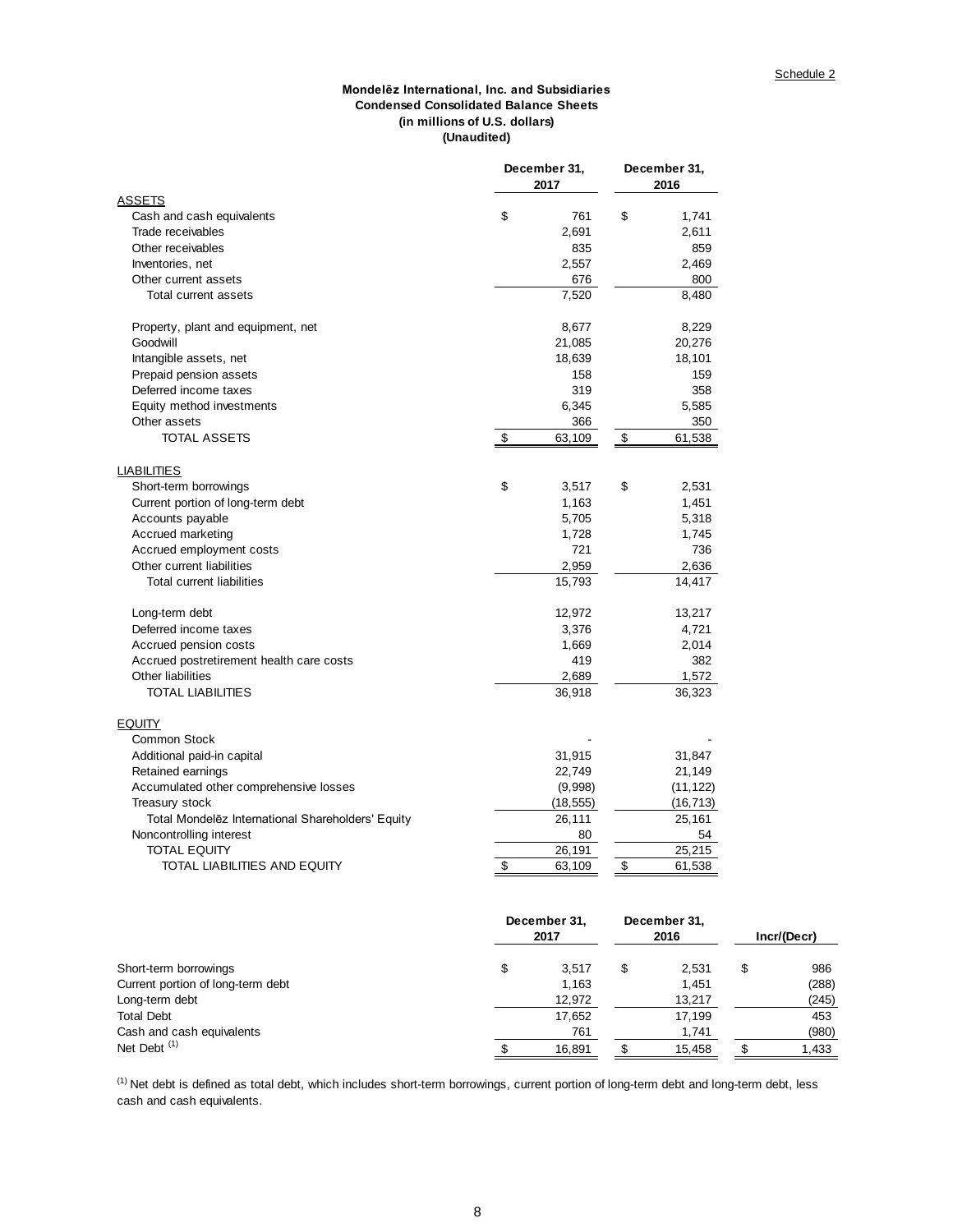#### **Mondelēz International, Inc. and Subsidiaries Condensed Consolidated Statements of Cash Flows (in millions of U.S. dollars) (Unaudited)**

|                                                                         | For the Twelve Months<br><b>Ended December 31,</b> |             |
|-------------------------------------------------------------------------|----------------------------------------------------|-------------|
|                                                                         | 2017                                               | 2016        |
| CASH PROVIDED BY/(USED IN) OPERATING ACTIVITIES                         |                                                    |             |
| Net earnings                                                            | \$<br>2,936                                        | \$<br>1,669 |
| Adjustments to reconcile net earnings to operating cash flows:          |                                                    |             |
| Depreciation and amortization                                           | 816                                                | 823         |
| Stock-based compensation expense                                        | 137                                                | 140         |
| U.S. tax reform transition tax                                          | 1,317                                              |             |
| Deferred income tax benefit                                             | (1,206)                                            | (141)       |
| Asset impairments and accelerated depreciation                          | 334                                                | 446         |
| Loss on early extinguishment of debt                                    | 11                                                 | 428         |
| Net gain on divestitures                                                | (186)                                              | (9)         |
| Gain on equity method investment transactions                           | (40)                                               | (43)        |
| Equity method investment net earnings                                   | (460)                                              | (301)       |
| Distributions from equity method investments                            | 152                                                | 75          |
| Other non-cash items, net                                               | (225)                                              | (43)        |
| Change in assets and liabilities, net of acquisitions and divestitures: |                                                    |             |
| Receivables, net                                                        | (24)                                               | 31          |
| Inventories, net                                                        | (18)                                               | 62          |
| Accounts payable                                                        | 5                                                  | 409         |
| Other current assets                                                    | 14                                                 | (176)       |
| Other current liabilities                                               | (637)                                              | 60          |
| Change in pension and postretirement assets and liabilities, net        | (333)                                              | (592)       |
| Net cash provided by operating activities                               | 2,593                                              | 2,838       |
| CASH PROVIDED BY/(USED IN) INVESTING ACTIVITIES                         |                                                    |             |
| Capital expenditures                                                    | (1,014)                                            | (1, 224)    |
| Acquisitions, net of cash received                                      |                                                    | (246)       |
| Proceeds from divestitures, net of disbursements                        | 604                                                | 303         |
| Proceeds from sale of property, plant and equipment and other assets    | 109                                                | 138         |
| Net cash used in investing activities                                   | (301)                                              | (1,029)     |
| CASH PROVIDED BY/(USED IN) FINANCING ACTIVITIES                         |                                                    |             |
| Issuances of commercial paper, maturities greater than 90 days          | 1,808                                              | 1,540       |
| Repayments of commercial paper, maturities greater than 90 days         | (1, 911)                                           | (1,031)     |
| Net issuances of other short-term borrowings                            | 1,027                                              | 1,741       |
| Long-term debt proceeds                                                 | 350                                                | 5,640       |
| Long-term debt repaid                                                   | (1, 470)                                           | (6, 186)    |
| Repurchase of Common Stock                                              | (2, 174)                                           | (2,601)     |
| Dividends paid                                                          | (1, 198)                                           | (1,094)     |
| Other                                                                   | 207                                                | 129         |
| Net cash used in financing activities                                   | (3, 361)                                           | (1,862)     |
| Effect of exchange rate changes on cash and cash equivalents            | 89                                                 | (76)        |
| Cash and cash equivalents:                                              |                                                    |             |
| Decrease                                                                | (980)                                              | (129)       |
| Balance at beginning of period                                          | 1,741                                              | 1,870       |
| Balance at end of period                                                | \$<br>761                                          | \$<br>1,741 |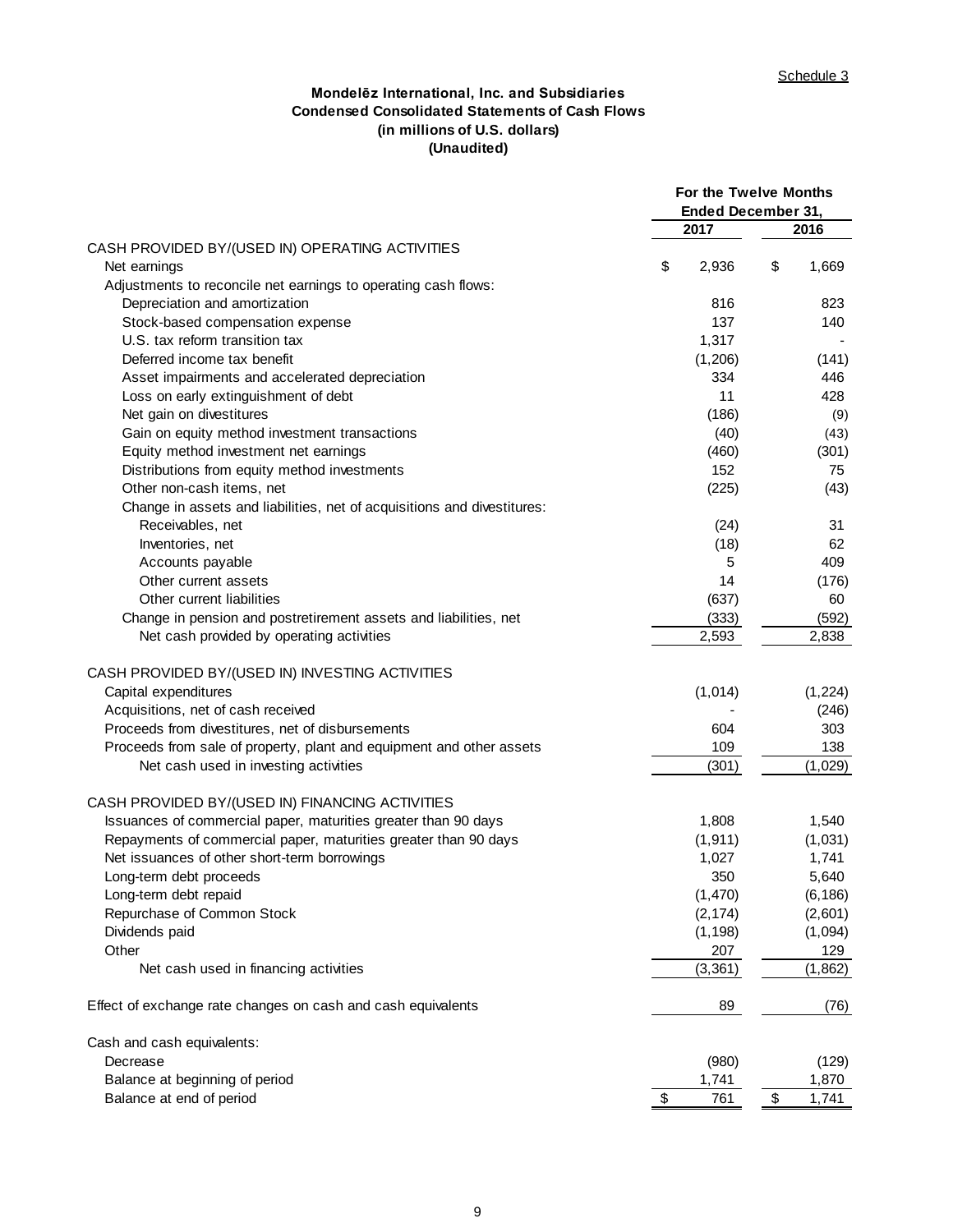# **Mondelēz International, Inc. and Subsidiaries Reconciliation of GAAP and Non-GAAP Financial Measures (Unaudited)**

The company reports its financial results in accordance with accounting principles generally accepted in the United States ("GAAP"). However, management believes that also presenting certain non-GAAP financial measures provides additional information to facilitate comparison of the company's historical operating results and trends in its underlying operating results, and provides additional transparency on how the company evaluates its business. Management uses these non-GAAP financial measures in making financial, operating and planning decisions and in evaluating the company's performance. The company also believes that presenting these measures allows investors to view its performance using the same measures that the company uses in evaluating its financial and business performance and trends.

The company considers quantitative and qualitative factors in assessing whether to adjust for the impact of items that may be significant or that could affect an understanding of its ongoing financial and business performance and trends. The adjustments generally fall within the following categories: acquisition & divestiture activities, gains and losses on intangible asset sales and non-cash impairments, major program restructuring activities, constant currency and related adjustments, major program financing and hedging activities and other major items affecting comparability of operating results. See below for a description of adjustments to the company's U.S. GAAP financial measures included herein.

Non-GAAP information should be considered as supplemental in nature and is not meant to be considered in isolation or as a substitute for the related financial information prepared in accordance with U.S. GAAP. In addition, the company's non-GAAP financial measures may not be the same as or comparable to similar non-GAAP measures presented by other companies.

Because GAAP financial measures on a forward-looking basis are not accessible and reconciling information is not available without unreasonable effort, the company has not provided that information with regard to the non-GAAP financial measures in the company's outlook. Refer to the Outlook section below for more details.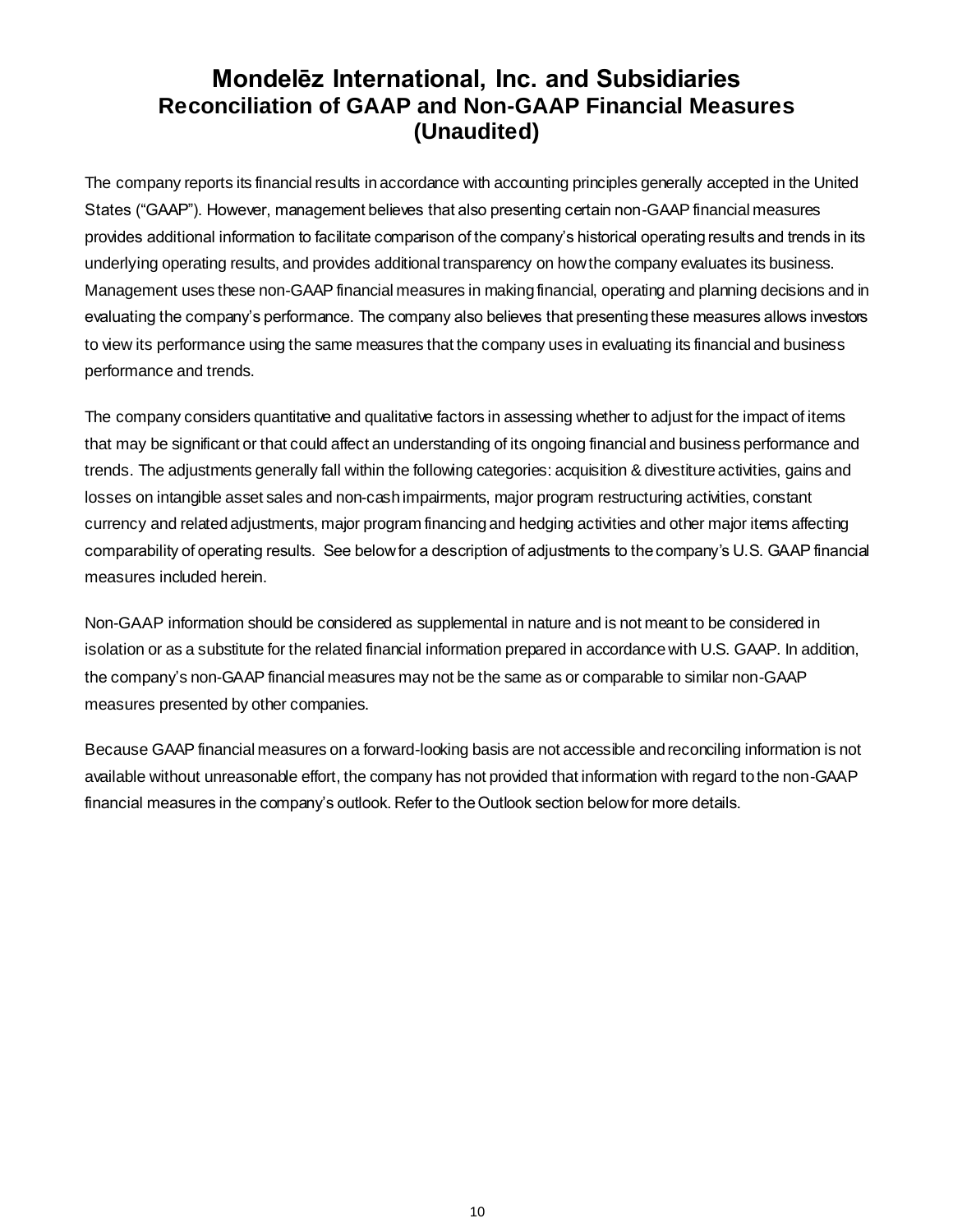## **DEFINITIONS OF THE COMPANY'S NON-GAAP FINANCIAL MEASURES**

The company's non-GAAP financial measures and corresponding metrics reflect how the company evaluates its operating results currently and provide improved comparability of operating results. As new events or circumstances arise, these definitions could change. When these definitions change, the company provides the updated definitions and presents the related non-GAAP historical results on a comparable basis  $^{(1)}$ .

- "Organic Net Revenue" is defined as net revenues excluding the impacts of acquisitions; divestitures  $(2)$ ; the historical global coffee business (3); the historical Venezuelan operations; accounting calendar changes; and currency rate fluctuations<sup>(4)</sup>. The company believes that Organic Net Revenue reflects the underlying growth from the ongoing activities of its business and provides improved comparability of results. The company also evaluates Organic Net Revenue growth from emerging markets and its Power Brands.
- "Adjusted Gross Profit" is defined as gross profit excluding the 2012-2014 Restructuring Program (5); the 2014-2018 Restructuring Program <sup>(5)</sup>; acquisition integration costs; incremental costs associated with the Jacobs Douwe Egberts ("JDE") coffee business transactions; the operating results of divestitures  $(2)$ ; the historical coffee business operating results (3); the historical Venezuelan operating results; and mark-tomarket impacts from commodity and forecasted currency transaction derivative contracts <sup>(6)</sup>. The company also presents "Adjusted Gross Profit margin," which is subject to the same adjustments as Adjusted Gross Profit. The company believes that Adjusted Gross Profit and Adjusted Gross Profit margin provide improved comparability of underlying operating results. The company also evaluates growth in the company's Adjusted Gross Profit on a constant currency basis (4).
- "Adjusted Operating Income" and "Adjusted Segment Operating Income" are defined as operating income (or segment operating income) excluding the impacts of the 2012-2014 Restructuring Program  $(5)$ ; the 2014-2018 Restructuring Program (5); Venezuela remeasurement and deconsolidation losses and historical operating results; gains or losses (including non-cash impairment charges) on goodwill and intangible assets; divestiture  $(2)$  or acquisition gains or losses and related integration and acquisition costs; the JDE coffee business transactions<sup>(3)</sup> gain and net incremental costs; the operating results of divestitures<sup>(2)</sup>; the historical global coffee business operating results  $(3)$ ; mark-to-market impacts from commodity and forecasted currency transaction derivative contracts <sup>(6)</sup>; equity method investment earnings historically reported within operating income<sup>(7)</sup>; benefits from resolution of tax matters <sup>(8)</sup>; CEO transition remuneration  $^{(9)}$ ; and incremental expenses related to the malware incident. The company also presents "Adjusted Operating Income margin" and "Adjusted Segment Operating Income margin", which are subject to the same adjustments as Adjusted Operating Income and Adjusted Segment Operating Income. The company believes that Adjusted Operating Income, Adjusted Segment Operating Income, Adjusted Operating Income margin and Adjusted Segment Operating Income margin provide improved comparability of underlying operating results. The company also evaluates growth in the company's Adjusted Operating Income and
	- Adjusted Segment Operating Income on a constant currency basis <sup>(4)</sup>.
- "Adjusted EPS" is defined as diluted EPS attributable to Mondelēz International from continuing operations excluding the impacts of the 2012-2014 Restructuring Program (5); the 2014-2018 Restructuring Program (5); Venezuela remeasurement and deconsolidation losses and historical operating results; losses on debt extinguishment and related expenses; gains or losses (including non-cash impairment charges) on goodwill and intangible assets; divestiture (2) or acquisition gains or losses and related integration and acquisition costs; the JDE coffee business transactions (3) gain, transaction hedging gains or losses and net incremental costs; gain on equity method investment transactions; net earnings from divestitures <sup>(2)</sup>; mark-to-market impacts from commodity and forecasted currency transaction derivative contracts <sup>(6)</sup>; gains or losses on interest rate swaps no longer designated as accounting cash flow hedges due to changed financing and hedging plans; benefits from resolution of tax matters (8); CEO transition remuneration (9); incremental expenses related to the malware incident; and U.S. tax reform discrete impacts <sup>(10)</sup>. Similarly, within Adjusted EPS, the company's equity method investment net earnings exclude its proportionate share of its investees' unusual or infrequent items (11). The tax impact of each of the items excluded from the company's GAAP results was computed based on the facts and tax assumptions associated with each item and such impacts have also been excluded from Adjusted EPS. The company believes that Adjusted EPS provides improved comparability of underlying operating results. The company also evaluates growth in the company's Adjusted EPS on a constant currency basis <sup>(4)</sup>.
- "Adjusted Effective Tax Rate" is defined as the company's reported effective tax rate excluding the tax impacts from the 2012-2014 Restructuring Program  $(5)$ ; the 2014-2018 Restructuring Program  $(5)$ ; Venezuela remeasurement and deconsolidation losses and historical operating results; losses on debt extinguishment and related expenses; gains or losses (including non-cash impairment charges) on goodwill and intangible assets; divestiture <sup>(2)</sup> or acquisition gains or losses and related integration and acquisition costs; the JDE coffee business transactions (3) gain, transaction hedging gains or losses and net incremental costs; gain on equity method investment transactions; net earnings from divestitures <sup>(2)</sup>; mark-to-market impacts from commodity and forecasted currency transaction derivative contracts (6); gains or losses on interest rate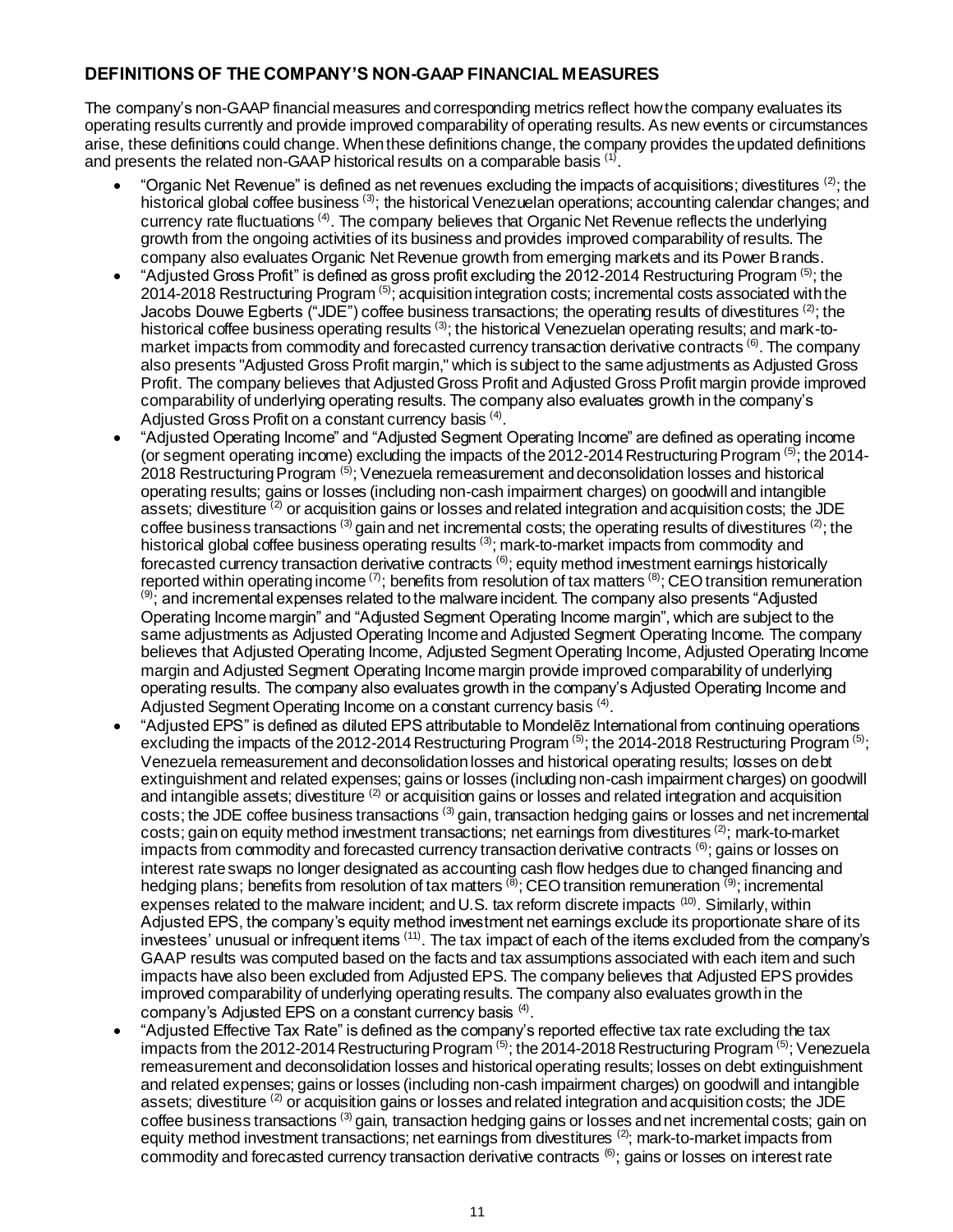swaps no longer designated as accounting cash flow hedges due to changed financing and hedging plans; benefits from resolution of tax matters (8); CEO transition remuneration (9); incremental expenses related to the malware incident; U.S. tax reform discrete impacts  $(10)$ ; and the company's proportionate share of its investees' unusual or infrequent items related to the company's equity method investment net earnings (11). The company believes that Adjusted Effective Tax Rate provides improved comparability of underlying operating results.

- "Free Cash Flow" is defined as net cash provided by operating activities less capital expenditures. As Free Cash Flow is the company's primary measure used to monitor its cash flow performance, the company believes this non-GAAP measure provides investors additional useful information when evaluating its cash from operating activities.
	- (1) When items no longer impact the company's current or future presentation of non-GAAP operating results, the company removes these items from its non-GAAP definitions. During 2017, the company added to the non-GAAP definitions the exclusion of: benefits from the resolution of tax matters (see footnote (8) below ), CEO transition remuneration (see footnote (9) below ), incremental expenses related to the malw are incident and U.S. tax reform discrete items (see footnote (10) below ).
	- (2) Divestitures include completed sales of businesses and exits of major product lines upon completion of a sale or licensing agreement.
	- (3) The company continues to have an ongoing interest in the legacy coffee business it deconsolidated in 2015 as part of the JDE coffee business transactions. For historical periods prior to the July 15, 2015 coffee business deconsolidation, the company has reclassified any net revenue or operating income from the historical coffee business and included them w here the coffee equity method investment earnings are presented w ithin Adjusted EPS. As such, Organic Net Revenue, Adjusted Gross Profit and Adjusted Operating Income in all periods do not include the results of the company's legacy coffee businesses, w hich are show n within Adjusted EPS only.
	- (4) Constant currency operating results are calculated by dividing or multiplying, as appropriate, the current-period local currency operating results by the currency exchange rates used to translate the financial statements in the comparable prior-year period to determine w hat the current-period U.S. dollar operating results w ould have been if the currency exchange rate had not changed from the comparable prior-year period.
	- (5) Non-GAAP adjustments related to the 2014-2018 Restructuring Program reflect costs incurred that relate to the objectives of the company's program to transform its supply chain netw ork and organizational structure. Costs that do not meet the program objectives are not reflected in the non-GAAP adjustments. Refer to the company's Annual Report on Form 10-K for the year ended December 31, 2016 for more information on the 2012-2014 Restructuring Program.
	- (6) During the third quarter of 2016, the company began to exclude unrealized gains and losses (mark-to-market impacts) from outstanding commodity and forecasted currency transaction derivatives from its non-GAAP earnings measures until such time that the related exposures impact its operating results. Since the company purchases commodity and forecasted currency contracts to mitigate price volatility primarily for inventory requirements in future periods, the company made this adjustment to remove the volatility of these future inventory purchases on current operating results to facilitate comparisons of its underlying operating performance across periods. The company also discontinued designating commodity and forecasted currency transaction derivatives for hedge accounting treatment. To facilitate comparisons of the company's underlying operating results, the company has recast all historical non-GAAP earnings measures to exclude the mark-to-market impacts.
	- (7) Historically, the company has recorded income from equity method investments w ithin its operating income as these investments operated as extensions of the company's base business. Beginning in the third quarter of 2015, the company began to record the earnings from its equity method investments in after-tax equity method investment earnings outside of operating income follow ing the deconsolidation of its coffee business. Refer to Note 1, *Summary of Significant Accounting Policies*, in the company's Annual Report on Form 10-K for the year ended December 31, 2016 for more information.
	- (8) During 2017, the company recorded benefits from the settlement of pre-acquisition Cadbury tax matters and from the reversal of tax liabilities in connection w ith the resolution of a Brazilian indirect tax matter.
	- (9) On November 20, 2017, Dirk Van de Put succeeded Irene Rosenfeld as CEO of Mondelēz International in advance of her retirement at the end of March 2018. In order to incent Mr. Van de Put to join the company, the company provided him compensation w ith a total combined target value of \$42.5 million to make him w hole for incentive aw ards he forfeited or grants that w ere not made to him w hen he left his former employer. The compensation the company granted took the form of cash, deferred stock units, performance share units and stock options. In connection w ith Irene Rosenfeld's retirement, the company made her outstanding grants of performance share units for the 2016-2018 and 2017-2019 performance cycles eligible for continued vesting and approved a \$0.5 million salary for her service as Chairman from January through March 2018. The company refers to these elements of Mr.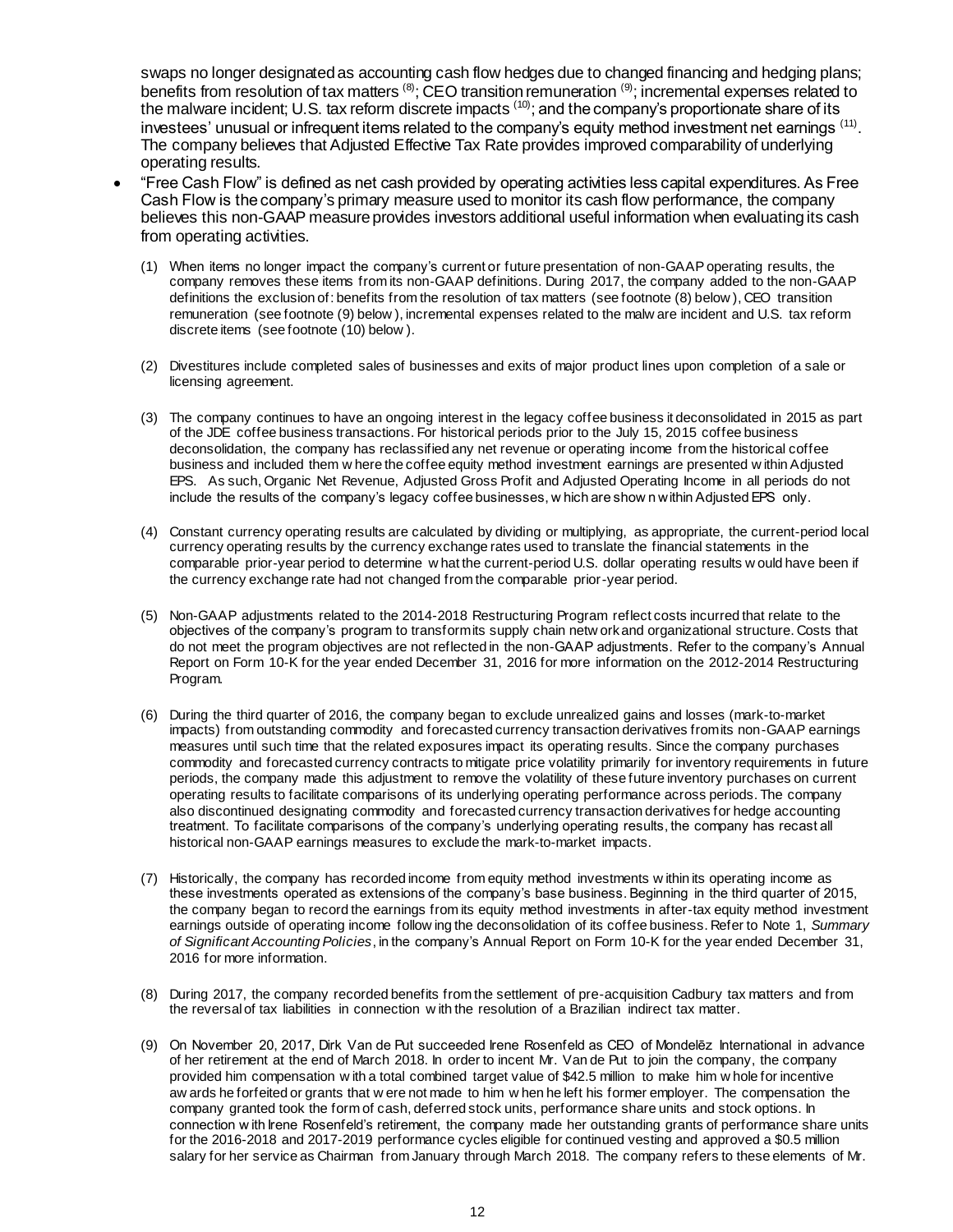Van de Put's and Ms. Rosenfeld's compensation arrangements together as "CEO transition remuneration." The company is excluding amounts it expenses as CEO transition remuneration from its 2017 and future non-GAAP results because those amounts are not part of the company's regular compensation program and are incremental to amounts the company w ould have incurred as ongoing CEO compensation. As a result, in 2017, the company excluded amounts expensed for the cash payment to Mr. Van de Put and partial vesting of his equity grants. In 2018, the company expects to exclude amounts paid for Ms. Rosenfeld's service as Chairman and partial vesting of Mr. Van de Put's and Ms. Rosenfeld's equity grants.

- (10) On December 22, 2017, the United States enacted tax reform legislation that included a broad range of business tax provisions. The company's accounting for the new tax legislation is not complete and the company has made reasonable estimates for some tax provisions. The company excluded the discrete U.S. tax reform impacts from its Adjusted EPS and Adjusted Effective Tax Rate as they do not reflect its ongoing tax obligations under U.S. tax reform.
- (11) The company has excluded its proportionate share of its equity method investees' unusual or infrequent items , such as acquisitions and divestiture related costs, restructuring program costs and discrete U.S. tax reform impacts, in order to provide investors w ith a comparable view of its performance across periods. Although the company has shareholder rights and board representation commensurate w ith its ow nership interests in its equity method investees and review s the underlying operating results and unusual or infrequent items w ith them each reporting period, the company does not have direct control over the operations or resulting revenue and expenses. The company's use of equity method investment net earnings on an adjusted basis is not intended to imply that the company has any such control. The company's GAAP "diluted EPS attributable to Mondelēz International from continuing operations" includes all of its investees' unusual and infrequent items.

See the attached schedules for supplemental financial data and corresponding reconciliations of the non-GAAP financial measures referred to above to the most comparable GAAP financial measures for the three months and year ended December 31, 2017.

### **SEGMENT OPERATING INCOME**

The company uses segment operating income to evaluate segment performance and allocate resources. The company believes it is appropriate to disclose this measure to help investors analyze segment performance and trends. Segment operating income excludes unrealized gains and losses on hedging activities (which are a component of cost of sales), general corporate expenses (which are a component of selling, general and administrative expenses), amortization of intangibles, gains and losses on divestitures and acquisition-related costs, in all periods presented. The company excludes these items from segment operating income in order to provide better transparency of its segment operating results. Furthermore, the company centrally manages interest and other expense, net. Accordingly, the company does not present these items by segment because they are excluded from the segment profitability measure that management reviews.

### **ITEMS IMPACTING COMPARABILITY OF OPERATING RESULTS**

The following information is provided to give qualitative and quantitative information related to items impacting comparability of operating results. The company identifies these based on how management views the company's business; makes financial, operating and planning decisions; and evaluates the company's ongoing performance. In addition, the company discloses the impact of changes in currency exchange rates on the company's financial results in order to reflect results on a constant currency basis.

#### *Divestitures, Divestiture-related costs and Gains/(losses) on divestitures*

On December 28, 2017, the company completed the sale of a confectionery business in Japan. The company recorded a pre-tax loss of \$1 million.

In connection with the 2012 spin-off of Kraft Foods Group, Inc. (now a part of Kraft Heinz Company ("KHC")), Kraft Foods Group and the company each granted the other various licenses to use certain trademarks in connection with particular product categories in specified jurisdictions. On August 17, 2017, the company entered into two agreements with KHC to terminate the licenses of certain KHC-owned brands used in the company's grocery business within its Europe region and to transfer to KHC inventory and certain other assets. On August 17, 2017, the first transaction closed, and on October 23, 2017, the second transaction closed.

On July 4, 2017, the company completed the sale of most of its grocery business in Australia and New Zealand to Bega Cheese Limited for \$456 million Australian dollars (\$347 million as of July 4, 2017). The company recorded a pre-tax gain of \$247 million Australian dollars (\$187 million as of July 4, 2017) on the sale. The company also recorded divestiture-related costs of \$2 million and a foreign currency hedge loss of \$3 million during 2017. In the fourth quarter of 2017, the company recorded a \$3 million inventory-related working capital adjustment, increasing the pre-tax gain to \$190 million in 2017.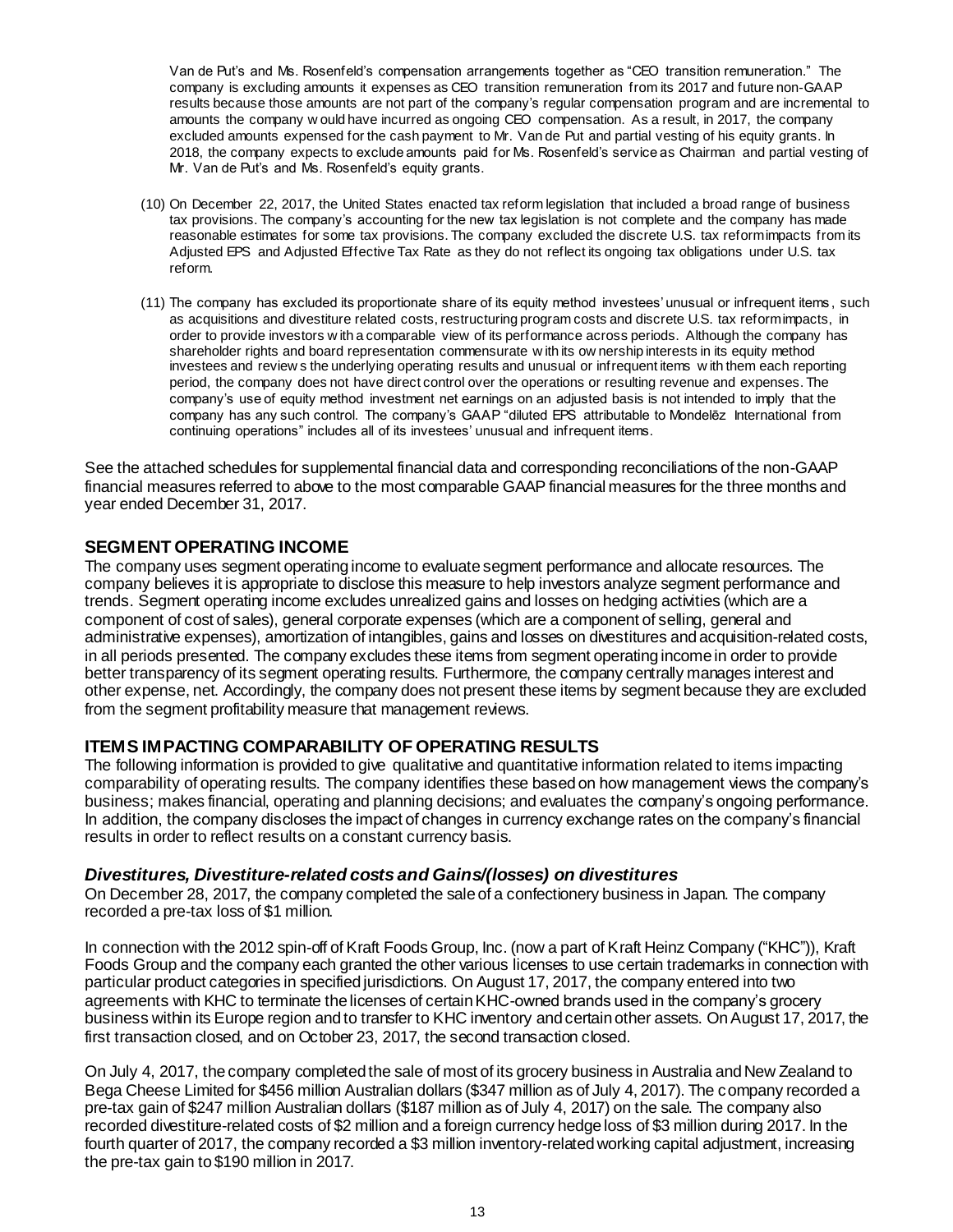On April 28, 2017, the company completed the sale of several manufacturing facilities in France and the sale or license of several local confectionery brands. The company recorded a \$3 million loss on the sale and divestiturerelated costs of \$27 million in 2017 and \$84 million in 2016. The company recorded these costs within cost of sales and selling, general and administrative expenses of its Europe segment.

On December 1, 2016, the company completed the sale of a confectionery business in Costa Rica represented by a local brand. The company recorded a pre-tax gain of \$9 million in 2016.

#### *Acquisitions*

On November 2, 2016, the company purchased from Burton's Biscuit Company certain intangibles, which included the license to manufacture, market and sell Cadbury-branded biscuits in additional key markets around the world, including in the United Kingdom, France, Ireland, North America and Saudi Arabia. On a constant currency basis, the purchase added incremental net revenues of \$9 million in the three months and \$59 million in the year ended December 31, 2017.

#### *Acquisition integration costs*

Within the company's AMEA segment, in connection with the acquisition of a biscuit operation in Vietnam, the company recorded integration costs of \$1 million in the three months and \$3 million in the year ended December 31, 2017 and \$1 million in the three months and \$7 million in the year ended December 31, 2016. The company recorded these acquisition integration costs in selling, general and administrative expenses.

### *2014-2018 Restructuring Program*

On May 6, 2014, the company's Board of Directors approved a \$3.5 billion restructuring program and up to \$2.2 billion of capital expenditures. On August 31, 2016, the company's Board of Directors approved a \$600 million reallocation between restructuring program cash costs and capital expenditures so that now the \$5.7 billion program consists of approximately \$4.1 billion of restructuring program costs (\$3.1 billion cash costs and \$1 billion non-cash costs) and up to \$1.6 billion of capital expenditures. The primary objective of the 2014-2018 Restructuring Program is to reduce the company's operating cost structure in both its supply chain and overhead costs. The program is intended primarily to cover severance as well as asset disposals and other manufacturingrelated one-time costs. Since inception, the company has incurred total restructuring and related implementation charges of \$3.3 billion related to the 2014-2018 Restructuring Program. The company expects to incur the full \$4.1 billion of program charges by year-end 2018.

#### *Restructuring costs*

The company recorded restructuring charges of \$117 million in the three months and \$535 million in the year ended December 31, 2017 and \$234 million in the three months and \$714 million in the year ended December 31, 2016 within asset impairment and exit costs. These charges were for non-cash asset write-downs (including accelerated depreciation and asset impairments), severance and other related costs.

#### *Implementation costs*

Implementation costs are directly attributable to restructuring activities; however, they do not qualify for special accounting treatment as exit or disposal activities. Implementation costs primarily relate to reorganizing the company's operations and facilities in connection with its supply chain reinvention program and other identified productivity and cost saving initiatives. The costs include incremental expenses related to the closure of facilities, costs to terminate certain contracts and the simplification of the company's information systems. The company recorded implementation costs of \$78 million in the three months and \$257 million in the year ended December 31, 2017 and \$86 million in the three months and \$372 million in the year ended December 31, 2016. The company recorded these costs within cost of sales and general corporate expense within selling, general and administrative expenses.

#### *Gain on equity method investment transactions*

On October 2, 2017, the company completed the sale of one of its equity method investments and received cash proceeds of \$65 million. The company recorded a gain of \$40 million within the gain on equity method investment transactions and \$15 million of tax expense.

On March 3, 2016, a subsidiary of Acorn Holdings B.V. ("AHBV") completed the \$13.9 billion acquisition of all of the outstanding common stock of Keurig Green Mountain, Inc. ("Keurig") through a merger transaction. On March 7, 2016, the company exchanged with a subsidiary of AHBV a portion of the company's equity interest in JDE with a carrying value of €1.7 billion (approximately \$2.0 billion as of March 7, 2016) for an interest in Keurig with a fair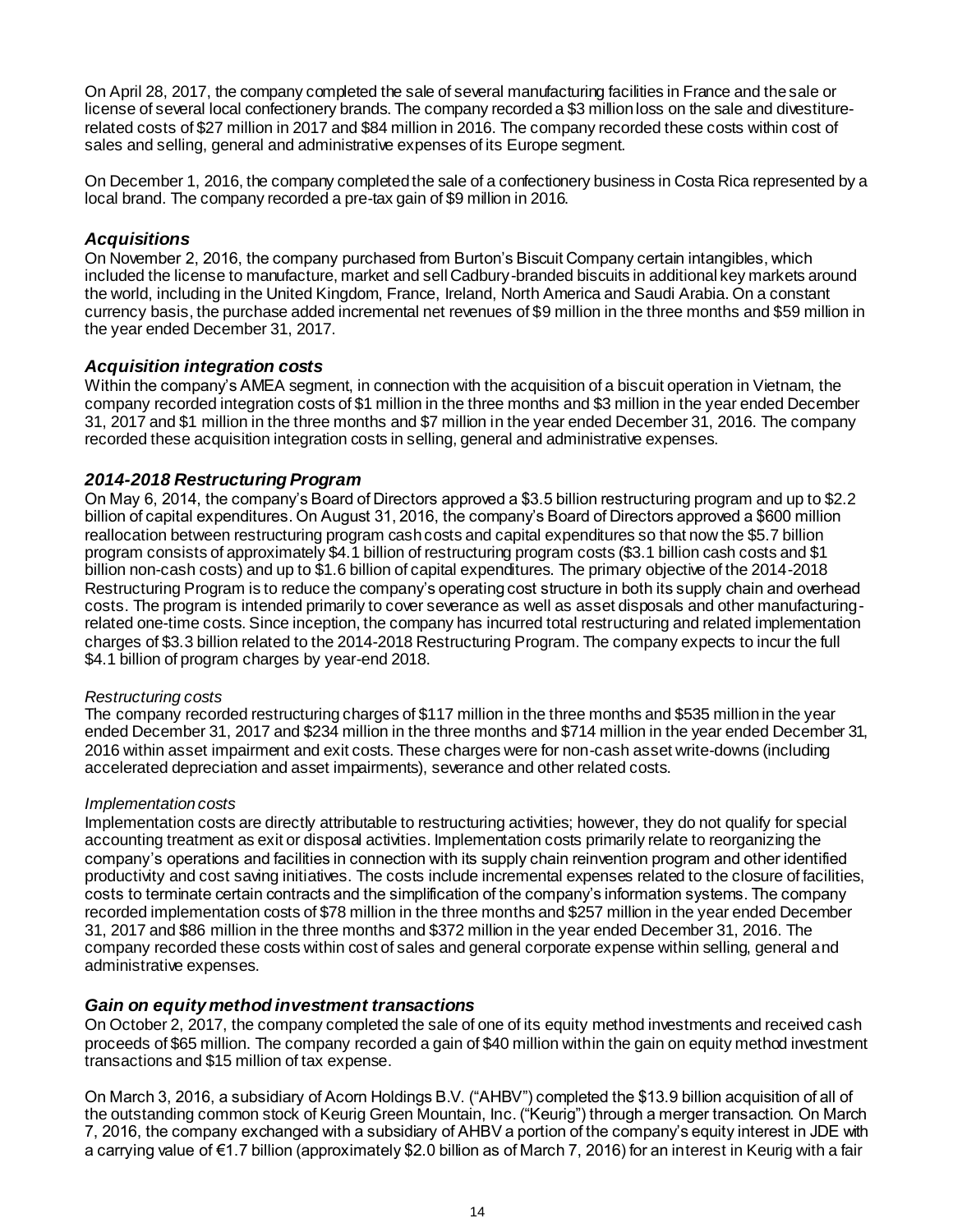value of \$2.0 billion based on the merger consideration per share for Keurig. The company recorded the difference between the fair value of Keurig and its basis in JDE shares as a \$43 million gain on the equity method investment exchange in March 2016. Immediately following the exchange, the company's ownership interest in JDE was 26.5% and its interest in Keurig was 24.2%. The company accounts for its investments in JDE and Keurig under the equity method and recognizes its share of their earnings within equity method investment earnings and its share of their dividends within the company's cash flows.

#### *Equity method investee adjustments*

Within Adjusted EPS, the company's equity method investment net earnings exclude its proportionate share of its investees' unusual or infrequent items, such as acquisition and divestiture-related costs and restructuring program costs.

#### *Mark-to-market impacts from commodity and currency derivative contracts*

During the third quarter of 2016, the company began to exclude unrealized gains and losses (mark-to-market impacts) from outstanding commodity and forecasted currency transaction derivatives from its non-GAAP earnings measures until such time that the related exposures impact its operating results. To facilitate comparisons of its underlying operating results, the company has recast all historical non-GAAP earnings measures to exclude the mark-to-market impacts.

The company recorded net unrealized losses on commodity and forecasted currency transaction derivatives of \$27 million in the three months and \$96 million in the year ended December 31, 2017 and \$45 million in the three months and \$94 million in the year ended December 31, 2016.

#### *Loss related to interest rate swaps*

The company recognized pre-tax losses of \$97 million in the three months ended March 31, 2016, within interest and other expense, net related to certain U.S. dollar interest rate swaps that the company no longer designated as accounting cash flow hedges due to a change in financing plans.

#### *Loss on debt extinguishment*

On April 12, 2017, the company discharged \$488 million of its 6.500% U.S. dollar-denominated debt. The company paid \$504 million, representing principal as well as past and future interest accruals from February 2017 through the August 2017 maturity date. The company recorded an \$11 million loss on debt extinguishment within interest expense.

On December 16, 2016, the company redeemed \$850 million of 2.250% fixed rate notes, maturing on February 1, 2019, that were issued on January 16, 2014. The company recorded, within interest and other expense, net, a pre-tax loss on debt extinguishment of \$19 million in connection with this redemption in the three months ended December 31, 2016.

On October 31, 2016, the company completed a cash tender offer and retired \$3.18 billion of its outstanding high coupon long-term debt. The company recorded, within interest and other expense, net, a pre-tax loss on debt extinguishment and related expenses of \$409 million in the three months ended December 31, 2016, for the amount paid in excess of the carrying value of the debt and from recognizing in earnings the related unamortized discounts and deferred financing costs.

### *Intangible assets gains and losses*

#### *Impairment charges*

During the company's annual testing of non-amortizable intangible assets, the company recorded \$70 million of impairment charges in the third quarter of 2017 related to five trademarks. The impairments arose due to lower than expected growth in part driven by decisions to redirect support from these trademarks to other regional and global brands. The company recorded charges related to candy and gum trademarks of \$52 million in AMEA, \$11 million in Europe, \$5 million in Latin America and \$2 million in North America. In addition, during the third quarter of 2017, the company recorded a \$1 million impairment related to a transaction.

During the second quarter of 2017, the company recorded a \$38 million intangible asset impairment charge resulting from a category decline and lower than expected product growth related to a gum trademark in its North America segment.

In the three months ended December 31, 2016, during the company's annual testing of non-amortizable intangible assets, the company recorded \$98 million of impairment charges related to five trademarks. These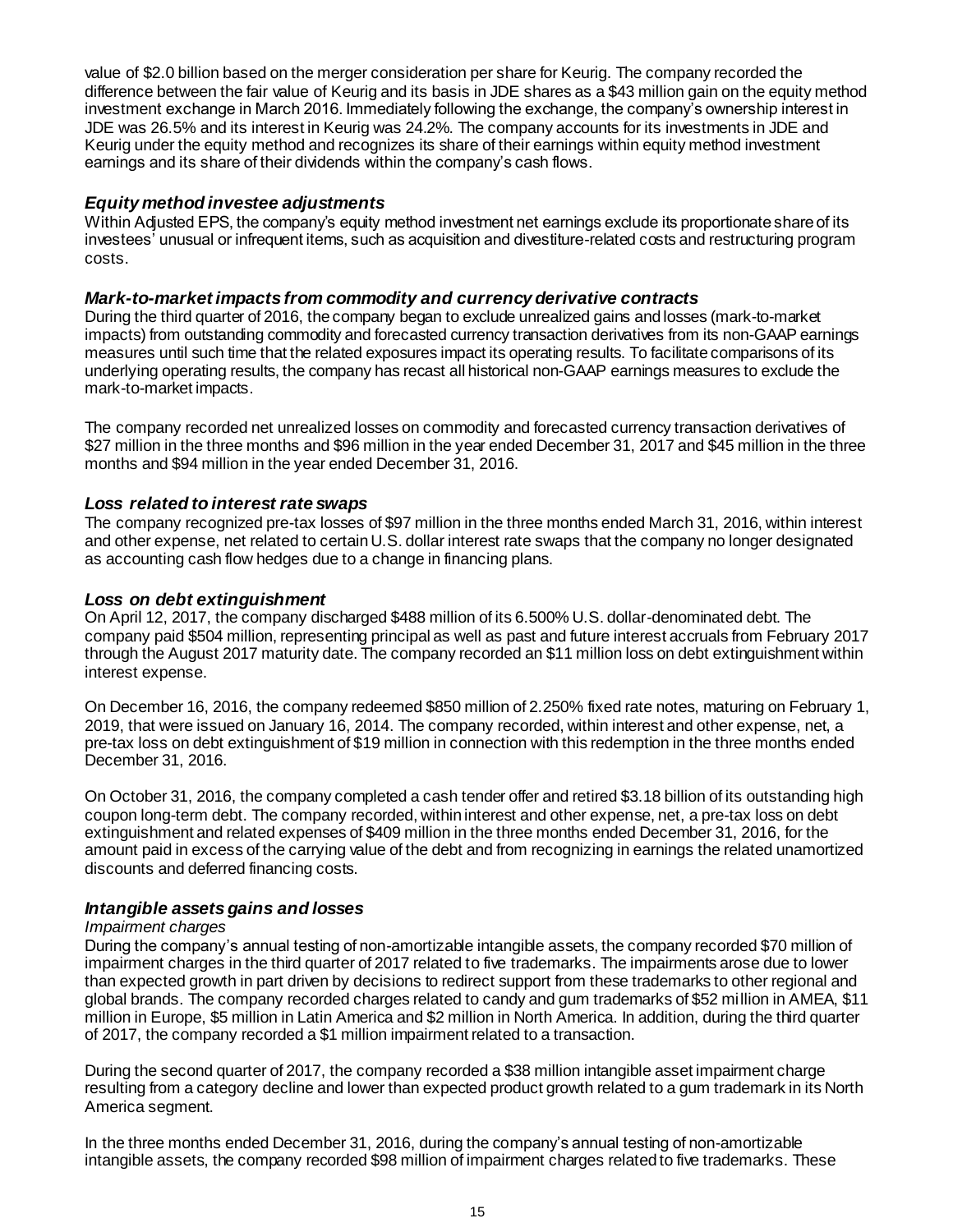charges related to biscuits, candy and gum trademarks of \$41 million in AMEA, \$32 million in North America, \$22 million in Europe, and \$2 million in Latin America.

In addition, during the three months ended December 31, 2016, the company recorded impairment charges of \$4 million in AMEA and \$4 million in Europe related to biscuits trademarks.

During the three months ended September 30, 2016, the company discontinued one biscuit product that resulted in a \$4 million intangible asset impairment charge in its Europe segment.

On June 30, 2016, in connection with the company's global supply chain reinvention initiatives, the company made a determination to discontinue manufacturing a candy product that resulted in a \$7 million impairment charge in its North America segment.

On March 31, 2016, in connection with the sale of a confectionery business in France, the company recorded a \$14 million impairment charge for a gum & candy trademark as a portion of its carrying value would not be recoverable based on future cash flows expected under a planned license agreement with the buyer. In May 2016, the company recorded an additional \$5 million impairment charge for a candy trademark to reduce the overall net assets to the estimated net sales proceeds after transaction costs.

#### *Gain on sale of an intangible asset*

On August 26, 2016, the company recorded a \$7 million gain for the sale of a U.S.-owned biscuit trademark. The gain was recorded within selling, general and administrative expenses of its North America segment.

On May 2, 2016, the company completed the sale of certain local biscuit brands in Finland as part of the company's strategic decisions to exit select small and local brands and shift investment toward its Power Brands. The sales price was €14 million (\$16 million as of May 2, 2016) and the company divested \$8 million of indefinite lived intangible assets and less than \$1 million of other assets. The company received cash proceeds of €12 million (\$14 million as of May 2, 2016) and another €2 million (\$2 million as of October 31, 2016) following the completion of post-closing requirements. The additional \$2 million of consideration increased the pre-tax gain of \$6 million recorded in the second quarter of 2016 to a total 2016 pre-tax gain of \$8 million. This transaction was recorded within selling, general and administrative expenses of the company's Europe segment.

#### *Incremental expenses related to the malware incident*

On June 27, 2017, a global malware incident impacted the company's business. The malware affected a significant portion of the company's global sales, distribution and financial networks. In the last four days of the second quarter and during the third quarter, the company executed business continuity and contingency plans to contain the impact, minimize damages and restore its systems environment. To date, the company has not found, nor does the company expect to find, any instances of Company or personal data released externally. The company has now restored its main operating systems and processes as well as enhanced its system security.

During 2017, the company estimates that the loss of revenue as a result of the malware incident had a negative impact of 0.4% on its net revenue and Organic Net Revenue growth. The company also incurred incremental expenses as a result of the incident of \$30 million in the three months and \$84 million in the year ended December 31, 2017 as part of the recovery effort. The company also continues to make progress on its efforts to strengthen its security measures and mitigate cybersecurity risk. The company believes the recovery from this incident is largely resolved now and does not expect significant ongoing impacts or incremental expenses from this incident on future periods.

#### *Benefit from resolution of tax matters*

During the fourth quarter of 2017, a U.S. federal court decided a customs case in the company's favor. As a result, the company released a Cadbury customs tax reserve previously recorded as part of the Cadbury acquisition that was no longer required and recognized income of \$7 million within selling, general and administrative expenses in its North America segment.

During the first quarter of 2017, the Brazilian Supreme Court (the "Court") ruled against the Brazilian tax authorities in a leading case related to the computation of certain indirect (non-income) taxes. The Court ruled that the indirect tax base should not include a value-added tax known as "ICMS". By removing the ICMS from the tax base, the Court effectively eliminated a "tax on a tax." The company's Brazilian subsidiary had received an injunction against making payments for the "tax on a tax" in 2008 and since that time until December 2016, the company had accrued for this portion of the tax each quarter in the event that the tax was reaffirmed by the Brazilian courts. On September 30, 2017, based on legal advice and the publication of the Court's decision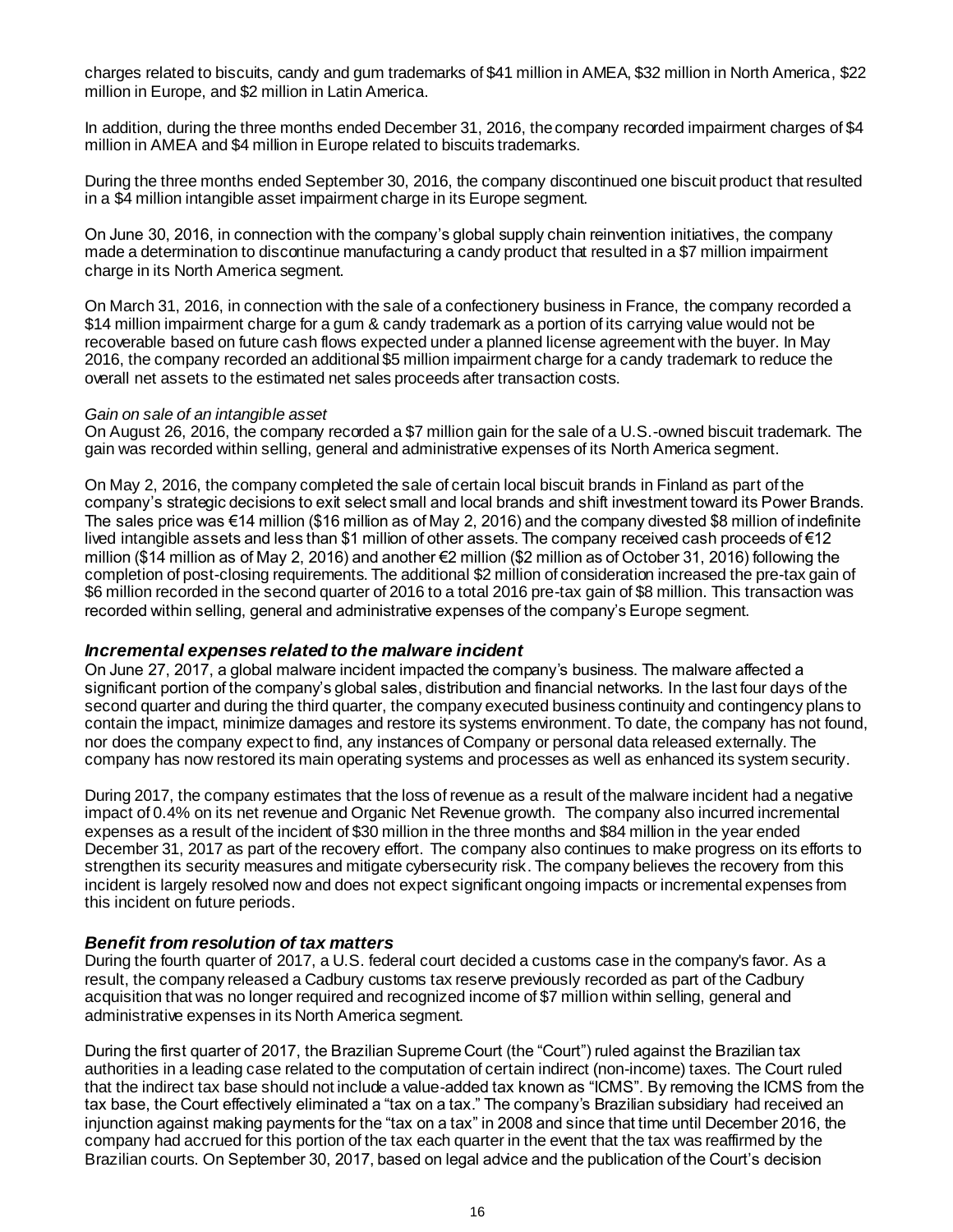related to this case, the company determined that the likelihood that the increased tax base would be reinstated and assessed against the company was remote. Accordingly, the company reversed its accrual of 667 million Brazilian reais, or \$212 million as of September 30, 2017, of which, \$153 million was recorded within selling, general and administrative expenses and \$59 million was recorded within interest and other expense, net. The Brazilian tax authority may appeal the Court's decision, seeking potential clarification or adjustment of the terms of enforcement. The company continues to monitor developments in this matter and currently does not expect a material future impact on its financial statements.

As part of the company's 2010 Cadbury acquisition, the company became the responsible party for tax matters under a February 2, 2006 dated Deed of Tax Covenant between the Cadbury Schweppes PLC and related entities ("Schweppes") and Black Lion Beverages and related entities. The tax matters included an ongoing transfer pricing case with the Spanish tax authorities related to the Schweppes businesses Cadbury divested prior to the company's acquisition of Cadbury. During the first quarter of 2017, the Spanish Supreme Court decided the case in the company's favor. As a result of the final ruling, during the first quarter of 2017, the company recorded a favorable earnings impact of \$46 million in selling, general and administrative expenses and \$12 million in interest and other expense, net, for a total pre-tax impact of \$58 million due to the reversal of Cadbury-related accrued liabilities related to this matter. In the third quarter of 2017, the company recorded additional income of \$3 million related to a bank guarantee release within selling, general and administrative expenses and interest and other expense, net. In the fourth quarter of 2017, the company recorded additional income of \$1 million related to a final bank guarantee release within selling, general and administrative expenses.

#### *CEO transition remuneration*

On November 20, 2017, Dirk Van de Put succeeded Irene Rosenfeld as CEO of Mondelēz International in advance of her retirement at the end of March 2018. In order to incent Mr. Van de Put to join the company, the company provided him compensation with a total combined target value of \$42.5 million to make him whole for incentive awards he forfeited or grants that were not made to him when he left his former employer. The compensation the company granted took the form of cash, deferred stock units, performance share units and stock options. In connection with Irene Rosenfeld's retirement, the company made her outstanding grants of performance share units for the 2016-2018 and 2017-2019 performance cycles eligible for continued vesting and approved a \$0.5 million salary for her service as Chairman from January through March 2018. The company refers to these elements of Mr. Van de Put's and Ms. Rosenfeld's compensation arrangements together as "CEO transition remuneration." The company is excluding amounts it expenses as CEO transition remuneration from its 2017 and future non-GAAP results because those amounts are not part of the company's regular compensation program and are incremental to amounts the company would have incurred as ongoing CEO compensation. As a result, in 2017, the company excluded amounts expensed for the cash payment to Mr. Van de Put and partial vesting of his equity grants. In 2018, the company expects to exclude amounts paid for Ms. Rosenfeld's service as Chairman and partial vesting of Mr. Van de Put's and Ms. Rosenfeld's equity grants.

#### *U.S. tax reform discrete impacts*

On December 22, 2017, the United States enacted tax reform legislation that included a broad range of complex provisions impacting the taxation of businesses. Some impacts of the new legislation would generally require accounting to be completed in the period of enactment, however in response to the complexities of this new legislation, the U.S. Securities and Exchange Commission ("SEC") issued guidance to provide companies with relief. Specifically, when the initial accounting for items under the new legislation is incomplete, the guidance allows the company to include provisional amounts when reasonable estimates can be made or to continue to apply the prior tax law if a reasonable estimate of the impact cannot be made. The SEC has provided up to a oneyear window for companies to finalize the accounting for the impacts of this new legislation and the company anticipates finalizing its accounting during 2018.

While the company's accounting for the legislation is not complete, the company has made reasonable estimates for some provisions and has recorded a \$59 million discrete net tax benefit in its 2017 financial statements. This net benefit is primarily comprised of a \$1,317 million provisional charge for the estimated transition tax, offset by a \$1,311 million provisional deferred tax benefit from revaluing its net U.S. deferred tax liabilities to reflect the new U.S. corporate tax rate as well as an additional \$61 million deferred tax benefit related to changes in the company's indefinite reinvestment assertion.

#### *Constant currency*

Management evaluates the operating performance of the company and its international subsidiaries on a constant currency basis. The company determines its constant currency operating results by dividing or multiplying, as appropriate, the current period local currency operating results by the currency exchange rates used to translate the company's financial statements in the comparable prior-year period to determine what the current period U.S.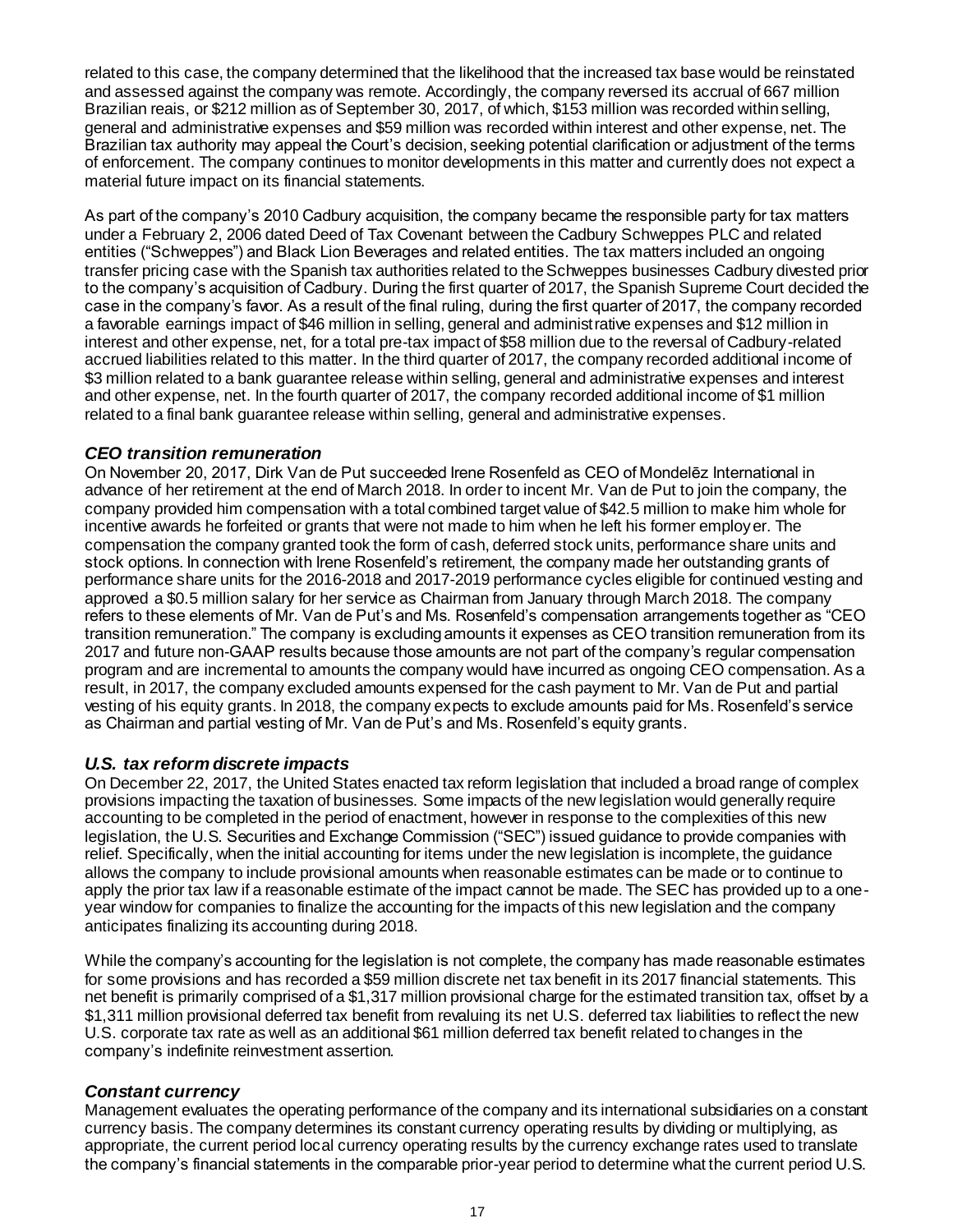dollar operating results would have been if the currency exchange rate had not changed from the comparable prior-year period.

# **OUTLOOK**

The company's outlook for 2018 Organic Net Revenue growth, Adjusted Operating Income margin, Adjusted EPS growth on a constant currency basis and Adjusted Effective Tax Rate are non-GAAP financial measures that exclude or otherwise adjust for items impacting comparability of financial results such as the impact of changes in foreign currency exchange rates, restructuring activities, acquisitions and divestitures. The company is not able to reconcile its full year 2018 projected Organic Net Revenue growth to its full year 2018 projected reported net revenue growth because the company is unable to predict the 2018 impact of foreign exchange due to the unpredictability of future changes in foreign exchange rates, which could be material as a significant portion of the company's operations are outside the U.S. The company is not able to reconcile its full year 2018 projected Adjusted Operating Income margin to its full year 2018 projected reported operating income margin because the company is unable to predict the timing of its Restructuring Program costs, mark-to-market impacts from commodity and forecasted currency transaction derivative contracts and impacts from potential acquisitions or divestitures. The company is not able to reconcile its full year 2018 projected Adjusted EPS growth on a constant currency basis to its full year 2018 projected reported diluted EPS growth because the company is unable to predict the timing of its Restructuring Program costs, mark-to-market impacts from commodity and forecasted currency derivative contracts, impacts from potential acquisitions or divestitures as well as the impact of foreign exchange due to the unpredictability of future changes in foreign exchange rates, which could be material as a significant portion of the company's operations are outside the U.S. The company is not able to reconcile its full year 2018 projected Adjusted Effective Tax Rate to its full year 2018 projected reported effective tax rate because the company is unable to predict the timing of its Restructuring Program costs, mark-to-market impacts from commodity and forecasted currency derivative contracts and impacts from potential acquisitions or divestitures. Therefore, because of the uncertainty and variability of the nature and amount of future adjustments, which could be significant, the company is unable to provide a reconciliation of these measures without unreasonable effort.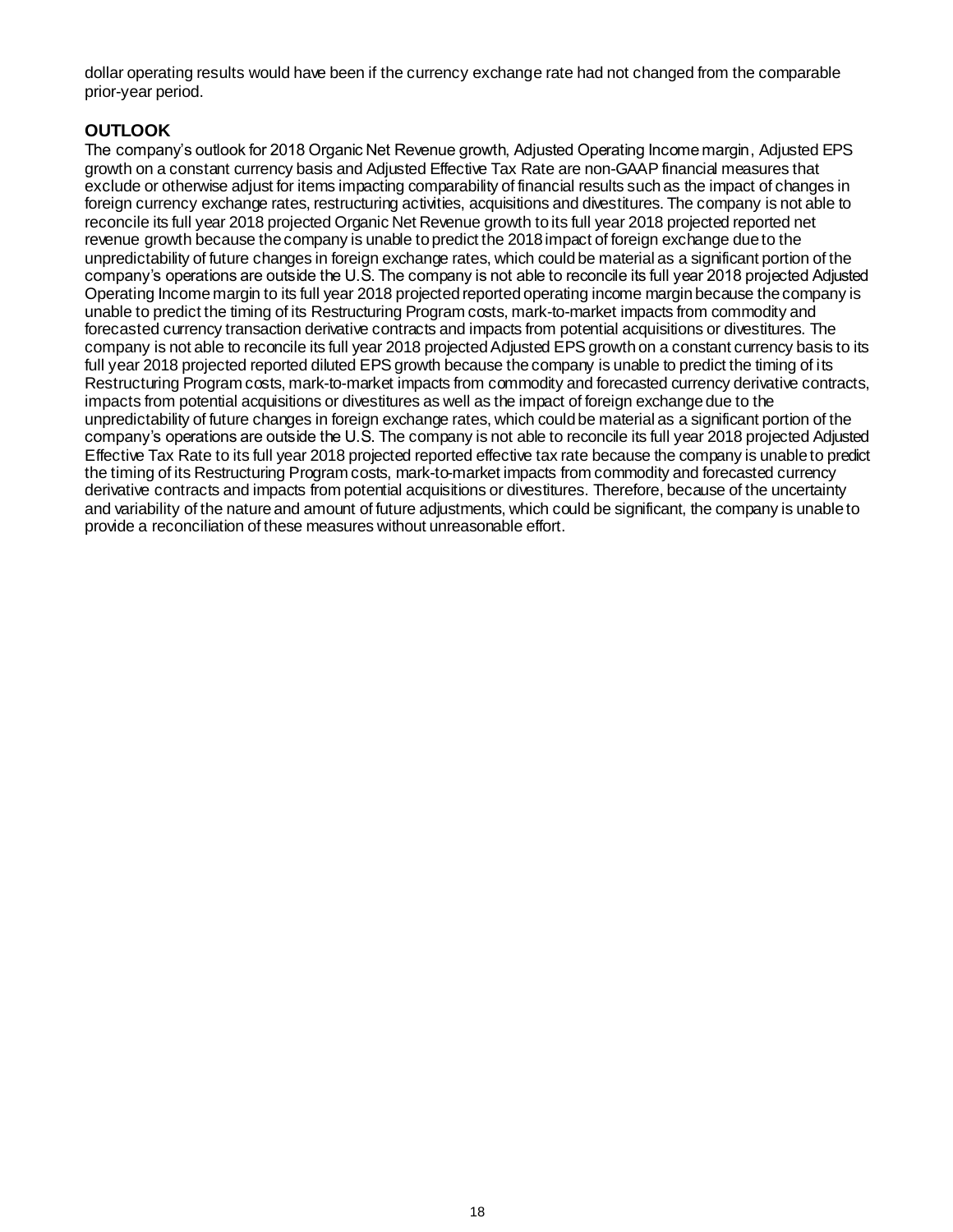$---$ 

#### **(in millions of U.S. dollars) Mondelēz International, Inc. and Subsidiaries Reconciliation of GAAP to Non-GAAP Measures Net Revenues (Unaudited)**

|                                              |    | Latin      |             |    |               | <b>North</b> |    | Mondelēz      |
|----------------------------------------------|----|------------|-------------|----|---------------|--------------|----|---------------|
|                                              |    | America    | <b>AMEA</b> |    | <b>Europe</b> | America      |    | International |
| For the Three Months Ended December 31, 2017 |    |            |             |    |               |              |    |               |
| <b>Reported (GAAP)</b>                       | \$ | 900        | \$<br>1,449 | \$ | 2,816         | \$<br>1,801  | \$ | 6,966         |
| <b>Divestitures</b>                          |    |            | (4)         |    | (2)           |              |    | (6)           |
| Acquisition                                  |    |            |             |    | (9)           |              |    | (9)           |
| Currency                                     |    | 9          | (8)         |    | (202)         | (11)         |    | (212)         |
| <b>Organic (Non-GAAP)</b>                    | S  | 909        | 1,437       | S  | 2,603         | \$<br>1,790  | S  | 6,739         |
| For the Three Months Ended December 31, 2016 |    |            |             |    |               |              |    |               |
| <b>Reported (GAAP)</b>                       | \$ | 864        | \$<br>1,412 | \$ | 2,682         | \$<br>1,812  | \$ | 6,770         |
| <b>Divestitures</b>                          |    | (2)        | (68)        |    | (114)         | (8)          |    | (192)         |
| <b>Organic (Non-GAAP)</b>                    | \$ | 862        | \$<br>1,344 | \$ | 2,568         | \$<br>1,804  | \$ | 6,578         |
| % Change                                     |    |            |             |    |               |              |    |               |
| <b>Reported (GAAP)</b>                       |    | 4.2%       | 2.6%        |    | 5.0%          | (0.6)%       |    | 2.9%          |
| <b>Divestitures</b>                          |    | $0.2$ pp   | 4.9 pp      |    | 4.6 pp        | $0.4$ pp     |    | $2.9$ pp      |
| Acquisition                                  |    |            |             |    | (0.3)         |              |    | (0.2)         |
| Currency                                     |    | 1.1        | (0.6)       |    | (7.9)         | (0.6)        |    | (3.2)         |
| <b>Organic (Non-GAAP)</b>                    |    | 5.5 %      | 6.9%        |    | $1.4 \%$      | (0.8)%       |    | 2.4%          |
| Vol/Mix                                      |    | $(3.0)$ pp | 3.2 pp      |    | $0.2$ pp      | $0.1$ pp     |    | $0.3$ pp      |
| Pricing                                      |    | 8.5        | 3.7         |    | 1.2           | (0.9)        |    | 2.1           |
|                                              |    |            |             |    |               |              |    |               |

|                                               |    | Latin      |             |               | <b>North</b> |    | Mondelēz      |
|-----------------------------------------------|----|------------|-------------|---------------|--------------|----|---------------|
|                                               |    | America    | <b>AMEA</b> | <b>Europe</b> | America      |    | International |
| For the Twelve Months Ended December 31, 2017 |    |            |             |               |              |    |               |
| <b>Reported (GAAP)</b>                        | \$ | 3,566      | \$<br>5,739 | \$<br>9,794   | \$<br>6,797  | \$ | 25,896        |
| <b>Divestitures</b>                           |    |            | (133)       | (137)         |              |    | (270)         |
| Acquisition                                   |    |            |             | (59)          |              |    | (59)          |
| Currency                                      |    | (62)       | 99          | (96)          | (18)         |    | (77)          |
| <b>Organic (Non-GAAP)</b>                     |    | 3,504      | 5,705       | 9,502         | \$<br>6,779  |    | 25,490        |
| For the Twelve Months Ended December 31, 2016 |    |            |             |               |              |    |               |
| <b>Reported (GAAP)</b>                        | \$ | 3,392      | \$<br>5,816 | \$<br>9,755   | \$<br>6,960  | \$ | 25,923        |
| <b>Divestitures</b>                           |    | (8)        | (261)       | (371)         | (13)         |    | (653)         |
| <b>Organic (Non-GAAP)</b>                     | S  | 3,384      | \$<br>5,555 | \$<br>9,384   | \$<br>6,947  | S  | 25,270        |
| % Change                                      |    |            |             |               |              |    |               |
| <b>Reported (GAAP)</b>                        |    | 5.1%       | (1.3)%      | 0.4%          | $(2.3)\%$    |    | (0.1)%        |
| <b>Divestitures</b>                           |    | $0.3$ pp   | 2.2 pp      | 2.5 pp        | $0.1$ pp     |    | $1.5$ pp      |
| Acquisition                                   |    |            |             | (0.6)         |              |    | (0.2)         |
| Currency                                      |    | (1.9)      | 1.8         | (1.0)         | (0.2)        |    | (0.3)         |
| <b>Organic (Non-GAAP)</b>                     |    | 3.5%       | 2.7%        | 1.3%          | $(2.4)\%$    |    | $0.9 \%$      |
| Vol/Mix                                       |    | $(4.2)$ pp | $(0.2)$ pp  | $1.4$ pp      | $(1.8)$ pp   |    | $(0.6)$ pp    |
| Pricing                                       |    | 7.7        | 2.9         | (0.1)         | (0.6)        |    | 1.5           |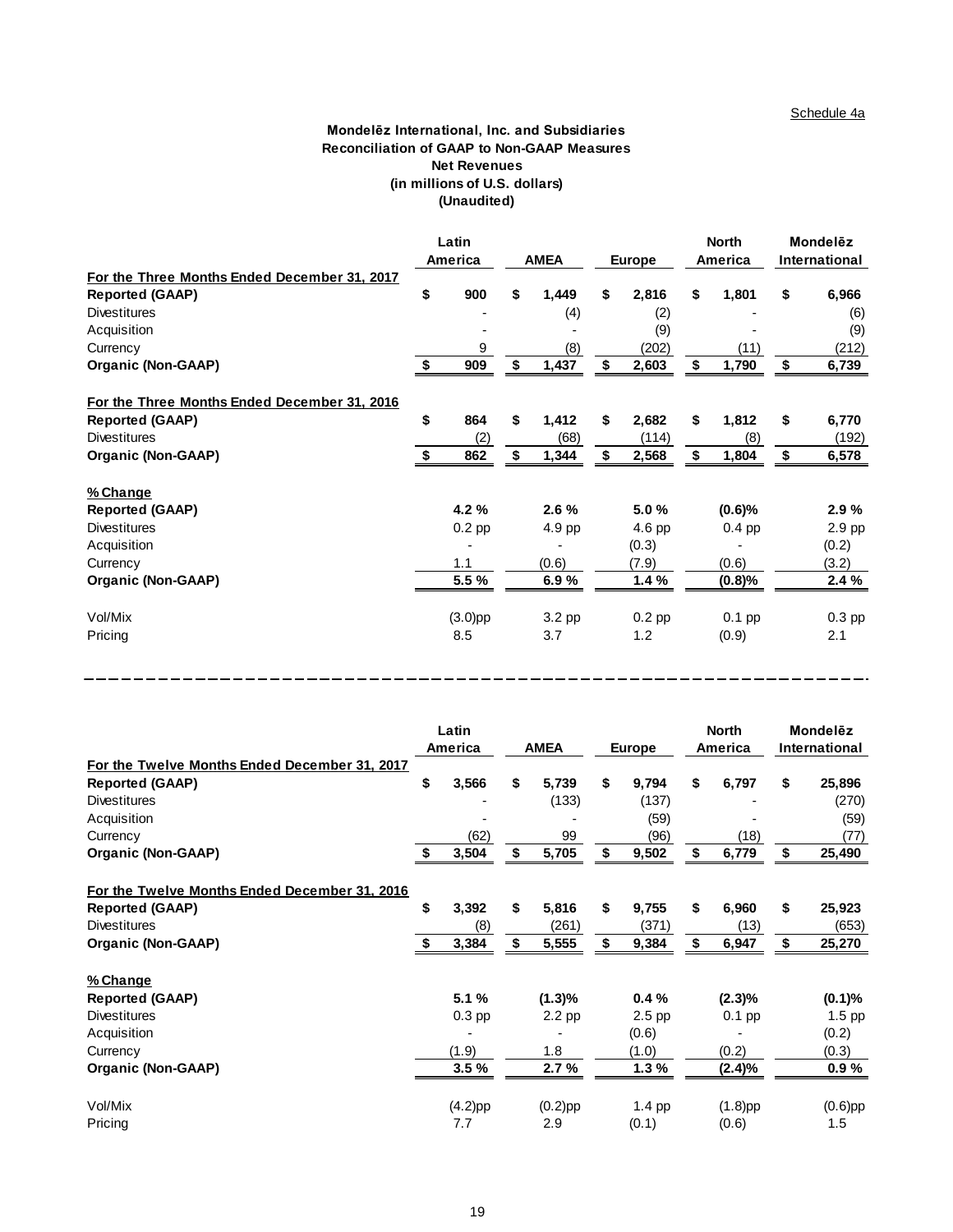#### Schedule 4b

-----------------

#### **Mondelēz International, Inc. and Subsidiaries Reconciliation of GAAP to Non-GAAP Measures Net Revenues - Brands and Markets (in millions of U.S. dollars) (Unaudited)**

 $\blacksquare$ 

|                                              | <b>Power</b><br><b>Brands</b> |     | Non-Power<br><b>Brands</b> | Mondelez<br>International | Emerging<br><b>Markets</b> | Developed<br><b>Markets</b> |    | Mondelez<br>International |
|----------------------------------------------|-------------------------------|-----|----------------------------|---------------------------|----------------------------|-----------------------------|----|---------------------------|
| For the Three Months Ended December 31, 2017 |                               |     |                            |                           |                            |                             |    |                           |
| <b>Reported (GAAP)</b>                       | \$<br>5,129                   | \$  | 1,837                      | \$<br>6,966               | \$<br>2,557                | \$<br>4,409                 | \$ | 6,966                     |
| <b>Divestitures</b>                          |                               |     | (6)                        | (6)                       |                            | (6)                         |    | (6)                       |
| Acquisition                                  | (9)                           |     |                            | (9)                       |                            | (9)                         |    | (9)                       |
| Currency                                     | (160)                         |     | (52)                       | (212)                     | (33)                       | (179)                       |    | (212)                     |
| Organic (Non-GAAP)                           | 4,960                         |     | 1,779                      | 6,739                     | 2,524                      | 4,215                       |    | 6,739                     |
| For the Three Months Ended December 31, 2016 |                               |     |                            |                           |                            |                             |    |                           |
| <b>Reported (GAAP)</b>                       | \$<br>4,785                   | \$. | 1,985                      | \$<br>6,770               | \$<br>2,376                | \$<br>4,394                 | \$ | 6,770                     |
| <b>Divestitures</b>                          |                               |     | (192)                      | (192)                     | (2)                        | (190)                       |    | (192)                     |
| Organic (Non-GAAP)                           | 4,785                         |     | 1,793                      | 6,578                     | \$<br>2,374                | \$<br>4,204                 | S  | 6,578                     |
| % Change                                     |                               |     |                            |                           |                            |                             |    |                           |
| <b>Reported (GAAP)</b>                       | 7.2%                          |     | (7.5)%                     | 2.9%                      | 7.6%                       | 0.3%                        |    | 2.9%                      |
| <b>Divestitures</b>                          | $-pp$                         |     | $9.6$ pp                   | $2.9$ pp                  | $0.1$ pp                   | 4.4 pp                      |    | 2.9 pp                    |
| Acquisition                                  | (0.1)                         |     |                            | (0.2)                     |                            | (0.2)                       |    | (0.2)                     |
| Currency                                     | (3.4)                         |     | (2.9)                      | (3.2)                     | (1.4)                      | (4.2)                       |    | (3.2)                     |
| Organic (Non-GAAP)                           | 3.7%                          |     | (0.8)%                     | 2.4%                      | 6.3%                       | 0.3%                        |    | 2.4%                      |

**Power Brands Non-Power Brands Mondelēz International Emerging Markets Developed Markets Mondelēz International For the Twelve Months Ended December 31, 2017 Reported (GAAP) \$ 18,913 \$ 6,983 \$ 25,896 \$ 9,707 \$ 16,189 \$ 25,896** Divestitures - (270) (270) - (270) (270) Acquisition (59) - (59) - (59) (59) Currency (97) 20 (77) (19) (58) (77) **Organic (Non-GAAP) \$ 18,757 \$ 6,733 \$ 25,490 \$ 9,688 \$ 15,802 \$ 25,490 For the Twelve Months Ended December 31, 2016 Reported (GAAP) \$ 18,372 \$ 7,551 \$ 25,923 \$ 9,357 \$ 16,566 \$ 25,923** Divestitures - (653) (653) (10) (643) (653) **Organic (Non-GAAP) \$ 18,372 \$ 6,898 \$ 25,270 \$ 9,347 \$ 15,923 \$ 25,270 % Change Reported (GAAP) 2.9 2.9 6 <b>2.9 2.9 2.9 6 <b>2.9 2.9 6 <b>2.9 2.9 6 2.3 2.9 2.3 2.5 2.3 2.5 2.3 2.5 2.3 2.5 2.3 2.5 2.3 2.5 2.3 2.3 2.5 2.3 2.3 2.3 2.3 2.3 2.3** Divestitures - pp 4.8 pp 1.5 pp 0.2 pp 2.3 pp 1.5 pp Acquisition (0.3) - (0.2) - (0.4) (0.2) Currency (0.5) 0.3 (0.3) (0.3) (0.4) (0.3) **Organic (Non-GAAP) 2.1 % (2.4)% 0.9 % 3.6 % (0.8)% 0.9 %**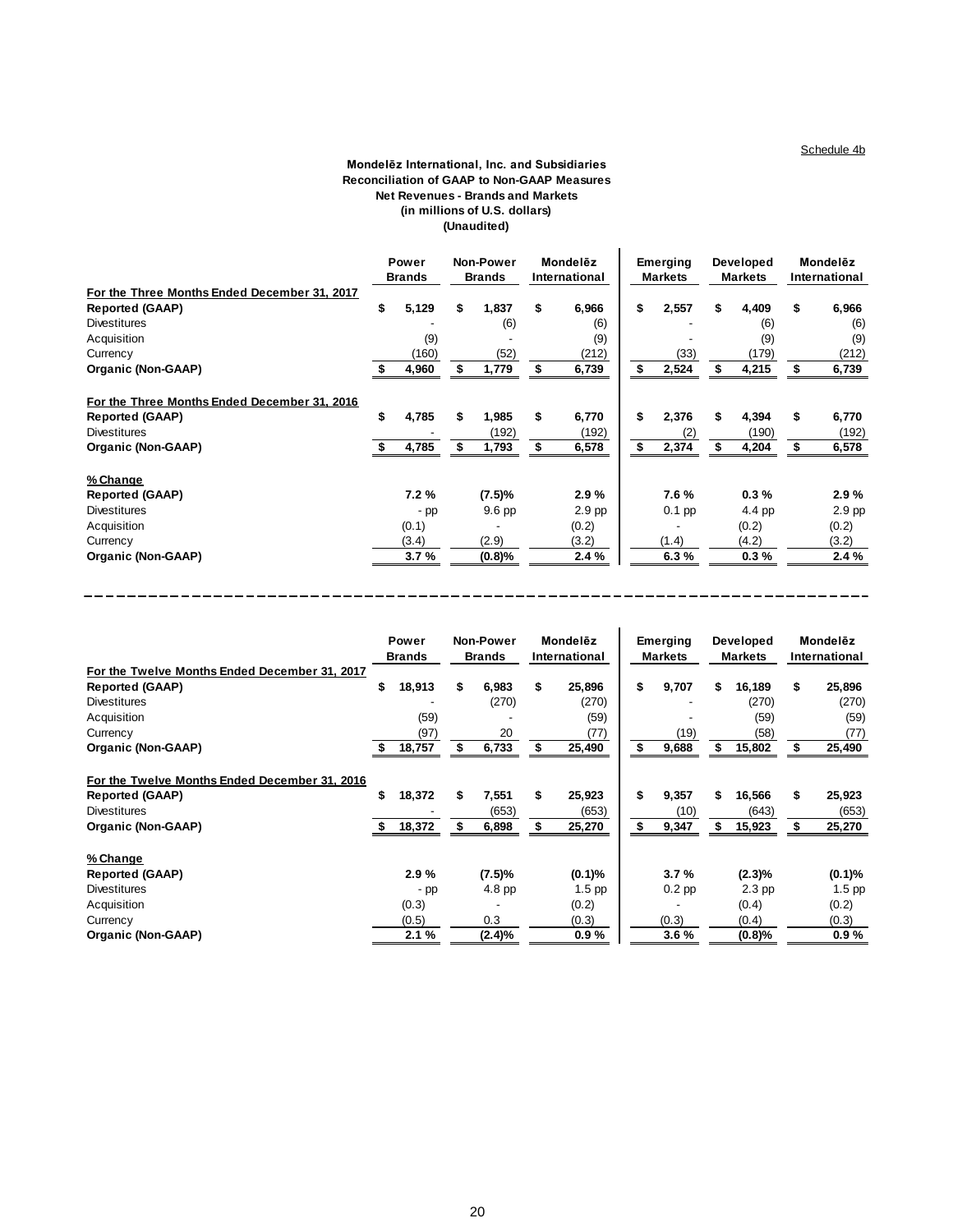#### **Mondelēz International, Inc. and Subsidiaries Reconciliation of GAAP to Non-GAAP Measures Gross Profit / Operating Income (in millions of U.S. dollars) (Unaudited)**

|                                                | For the Three Months Ended December 31, 2017 |                               |    |                 |                                         |   |                            |                                      |  |  |
|------------------------------------------------|----------------------------------------------|-------------------------------|----|-----------------|-----------------------------------------|---|----------------------------|--------------------------------------|--|--|
|                                                |                                              | <b>Net</b><br><b>Revenues</b> |    | Gross<br>Profit | <b>Gross</b><br>Profit<br><b>Margin</b> |   | Operating<br><b>Income</b> | <b>Operating</b><br>Income<br>Margin |  |  |
| <b>Reported (GAAP)</b>                         | \$                                           | 6,966                         | S  | 2,664           | 38.2%                                   | S | 844                        | 12.1%                                |  |  |
| 2014-2018 Restructuring Program costs          |                                              |                               |    | 24              |                                         |   | 195                        |                                      |  |  |
| Acquisition integration costs                  |                                              |                               |    |                 |                                         |   |                            |                                      |  |  |
| Benefits from resolution of tax matters        |                                              |                               |    |                 |                                         |   | (8)                        |                                      |  |  |
| Malware incident incremental expenses          |                                              |                               |    | 20              |                                         |   | 30                         |                                      |  |  |
| CEO transition remuneration                    |                                              |                               |    |                 |                                         |   | 14                         |                                      |  |  |
| Operating income from divestitures             |                                              | (6)                           |    | (3)             |                                         |   | (1)                        |                                      |  |  |
| Divestiture-related costs                      |                                              |                               |    | (1)             |                                         |   | 9                          |                                      |  |  |
| Gain on divestitures                           |                                              |                               |    |                 |                                         |   | (2)                        |                                      |  |  |
| Mark-to-market (gains)/losses from derivatives |                                              |                               |    | 27              |                                         |   | 27                         |                                      |  |  |
| Rounding                                       |                                              |                               |    |                 |                                         |   | (1)                        |                                      |  |  |
| <b>Adjusted (Non-GAAP)</b>                     |                                              | 6,960                         | \$ | 2,731           | 39.2%                                   |   | 1,108                      | 15.9 %                               |  |  |
| Currency                                       |                                              |                               |    | (93)            |                                         |   | (53)                       |                                      |  |  |
| Adjusted @ Constant FX (Non-GAAP)              |                                              |                               |    | 2,638           |                                         |   | 1,055                      |                                      |  |  |

|                                                |                               |   |                 | For the Three Months Ended December 31, 2016 |                            |                               |
|------------------------------------------------|-------------------------------|---|-----------------|----------------------------------------------|----------------------------|-------------------------------|
|                                                | <b>Net</b><br><b>Revenues</b> |   | Gross<br>Profit | Gross<br>Profit<br>Margin                    | Operating<br><b>Income</b> | Operating<br>Income<br>Margin |
| <b>Reported (GAAP)</b>                         | \$<br>6,770                   | S | 2,589           | 38.2%                                        | \$<br>507                  | 7.5%                          |
| 2014-2018 Restructuring Program costs          |                               |   |                 |                                              | 320                        |                               |
| Acquisition integration costs                  |                               |   |                 |                                              |                            |                               |
| Gain on sale of intangible asset               |                               |   |                 |                                              | (2)                        |                               |
| Intangible asset impairment charges            |                               |   |                 |                                              | 107                        |                               |
| Operating income from divestitures             | (192)                         |   | (60)            |                                              | (48)                       |                               |
| Divestiture-related costs                      |                               |   |                 |                                              | 2                          |                               |
| Gain on divestitures                           |                               |   |                 |                                              | (9)                        |                               |
| Acquisition-related costs                      |                               |   |                 |                                              |                            |                               |
| Mark-to-market (gains)/losses from derivatives |                               |   | 45              |                                              | 45                         |                               |
| Rounding                                       |                               |   |                 |                                              |                            |                               |
| <b>Adjusted (Non-GAAP)</b>                     | 6,578                         |   | 2,580           | 39.2%                                        | 925                        | 14.1 %                        |

|                                              | Gross    | Operating |
|----------------------------------------------|----------|-----------|
|                                              | Profit   | Income    |
| % Change - Reported (GAAP)                   | 2.9%     | 66.5 %    |
| % Change - Adjusted (Non-GAAP)               | 5.9%     | 19.8%     |
| % Change - Adjusted @ Constant FX (Non-GAAP) | $2.2 \%$ | 14.1%     |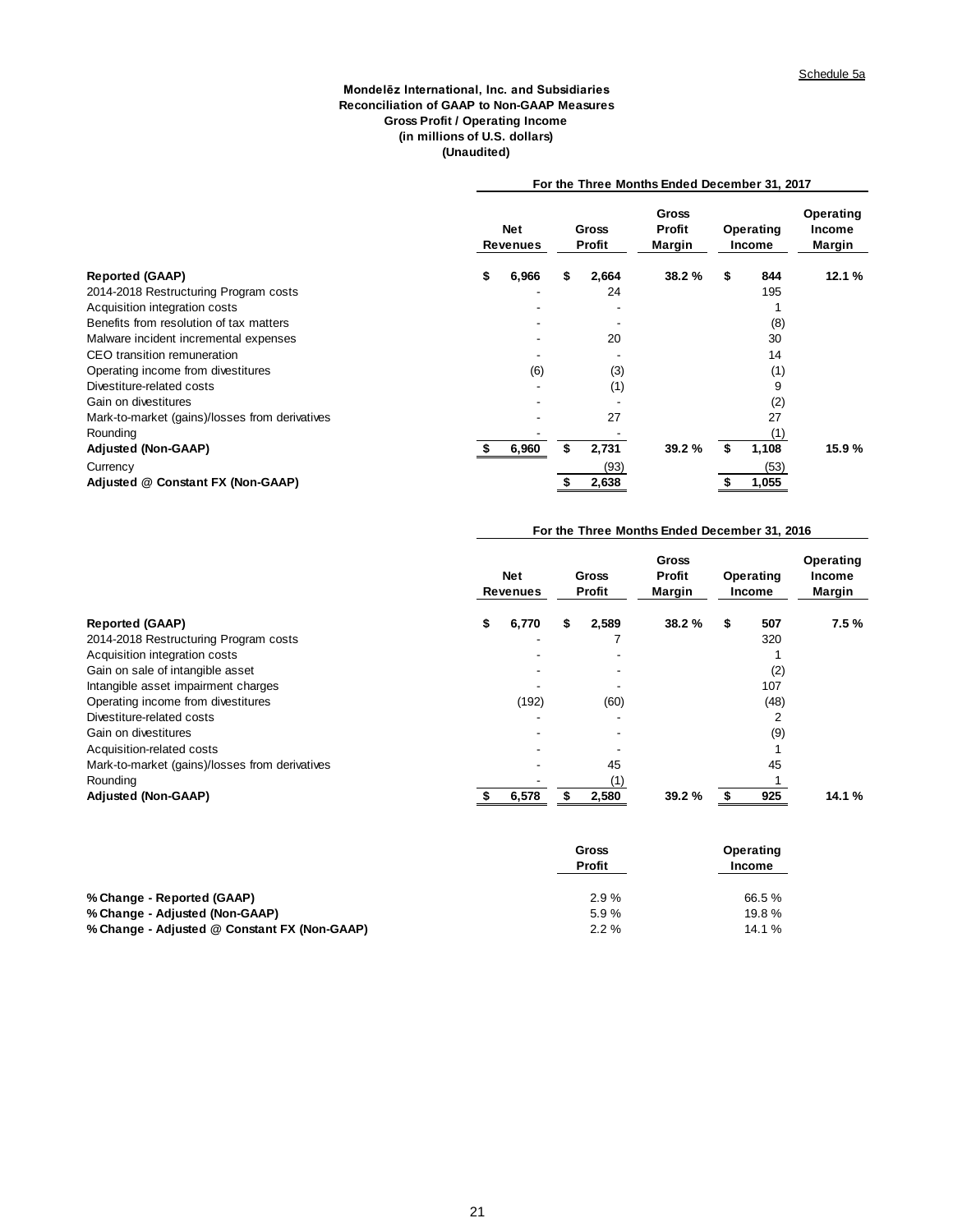Schedule 5b

#### **Mondelēz International, Inc. and Subsidiaries Reconciliation of GAAP to Non-GAAP Measures Gross Profit / Operating Income (in millions of U.S. dollars) (Unaudited)**

|                                                |   |                               |                        | For the Twelve Months Ended December 31, 2017 |                     |                               |
|------------------------------------------------|---|-------------------------------|------------------------|-----------------------------------------------|---------------------|-------------------------------|
|                                                |   | <b>Net</b><br><b>Revenues</b> | Gross<br><b>Profit</b> | <b>Gross</b><br>Profit<br>Margin              | Operating<br>Income | Operating<br>Income<br>Margin |
| <b>Reported (GAAP)</b>                         | S | 25,896                        | 10,065                 | 38.9%                                         | 3,506               | 13.5 %                        |
| 2014-2018 Restructuring Program costs          |   |                               | 63                     |                                               | 792                 |                               |
| Acquisition integration costs                  |   |                               |                        |                                               | 3                   |                               |
| Intangible asset impairment charges            |   |                               |                        |                                               | 109                 |                               |
| Benefits from resolution of tax matters        |   |                               |                        |                                               | (209)               |                               |
| Malware incident incremental expenses          |   |                               | 62                     |                                               | 84                  |                               |
| CEO transition remuneration                    |   |                               |                        |                                               | 14                  |                               |
| Operating income from divestitures             |   | (270)                         | (79)                   |                                               | (61)                |                               |
| Divestiture-related costs                      |   |                               | 2                      |                                               | 31                  |                               |
| Net gain on divestitures                       |   |                               |                        |                                               | (186)               |                               |
| Mark-to-market (gains)/losses from derivatives |   |                               | 96                     |                                               | 96                  |                               |
| Rounding                                       |   |                               |                        |                                               | (1)                 |                               |
| <b>Adjusted (Non-GAAP)</b>                     |   | 25,626                        | \$<br>10,210           | 39.8%                                         | 4,178               | 16.3 %                        |
| Currency                                       |   |                               | (41)                   |                                               |                     |                               |
| Adjusted @ Constant FX (Non-GAAP)              |   |                               | 10,169                 |                                               | 4,178               |                               |

#### **For the Twelve Months Ended December 31, 2016**

|                                                             |   | <b>Net</b><br><b>Revenues</b> |    | Gross<br>Profit | Gross<br>Profit<br>Margin | Operating<br><b>Income</b> | Operating<br><b>Income</b><br>Margin |
|-------------------------------------------------------------|---|-------------------------------|----|-----------------|---------------------------|----------------------------|--------------------------------------|
| <b>Reported (GAAP)</b>                                      | S | 25,923                        | S. | 10,128          | 39.1 %                    | 2,569                      | 9.9%                                 |
| 2014-2018 Restructuring Program costs                       |   |                               |    | 91              |                           | 1,086                      |                                      |
| Acquisition integration costs                               |   |                               |    |                 |                           |                            |                                      |
| Gain on sale of intangible asset                            |   |                               |    |                 |                           | (15)                       |                                      |
| Intangible asset impairment charges                         |   |                               |    |                 |                           | 137                        |                                      |
| Income associated with the JDE coffee business transactions |   |                               |    |                 |                           | (2)                        |                                      |
| Operating income from divestitures                          |   | (653)                         |    | (198)           |                           | (153)                      |                                      |
| Divestiture-related costs                                   |   |                               |    | 8               |                           | 86                         |                                      |
| Net gain on divestitures                                    |   |                               |    |                 |                           | (9)                        |                                      |
| Acquisition-related costs                                   |   |                               |    |                 |                           |                            |                                      |
| Mark-to-market (gains)/losses from derivatives              |   |                               |    | 94              |                           | 94                         |                                      |
| Rounding                                                    |   |                               |    |                 |                           |                            |                                      |
| <b>Adjusted (Non-GAAP)</b>                                  |   | 25,270                        |    | 10,122          | 40.1%                     | 3,802                      | 15.0 %                               |

|                                              | Gross<br>Profit | Operating<br>Income |
|----------------------------------------------|-----------------|---------------------|
| % Change - Reported (GAAP)                   | (0.6)%          | 36.5 %              |
| % Change - Adjusted (Non-GAAP)               | 0.9%            | 9.9%                |
| % Change - Adjusted @ Constant FX (Non-GAAP) | 0.5%            | 9.9%                |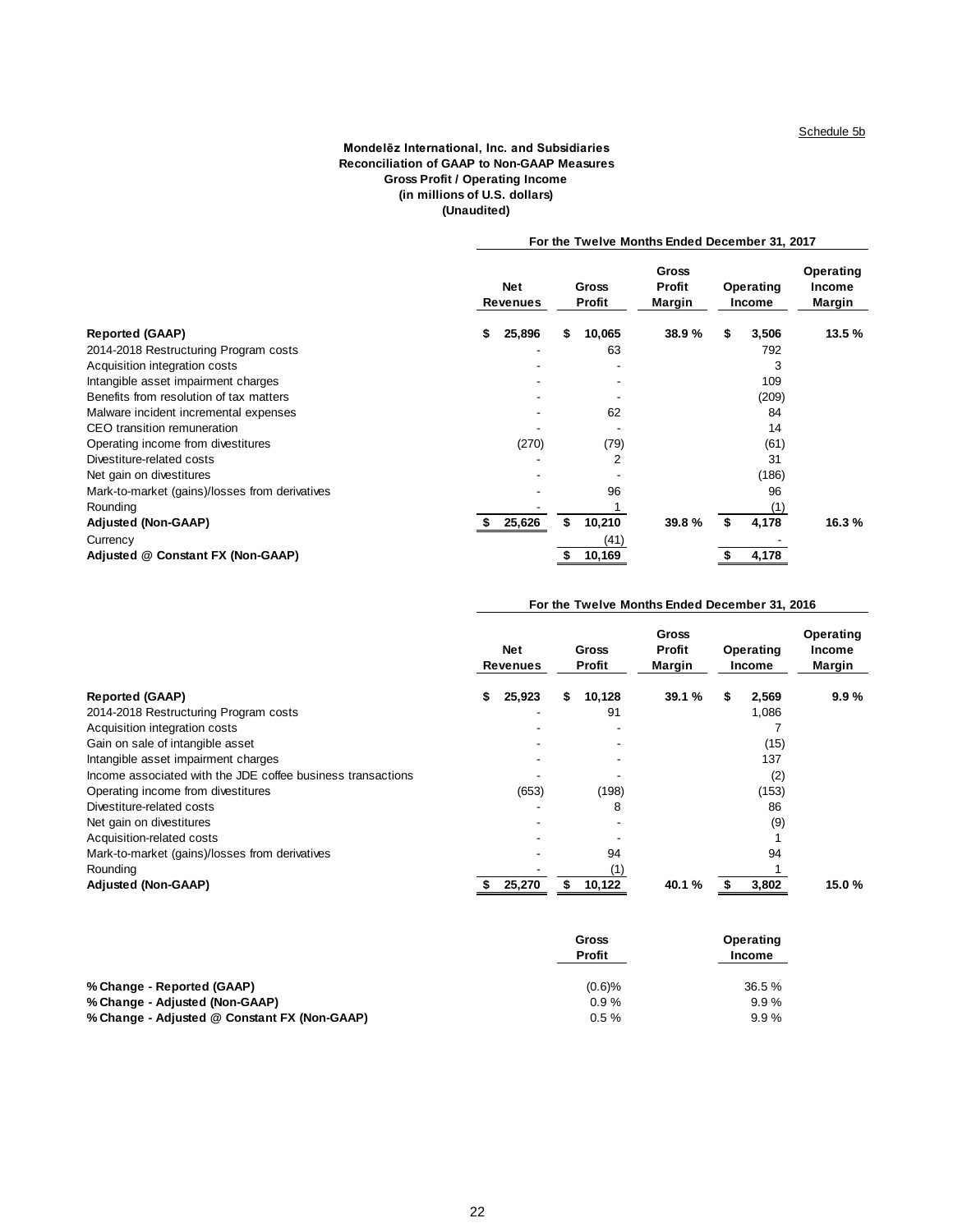#### **(in millions of U.S. dollars and shares, except per share data) Mondelēz International, Inc. and Subsidiaries Reconciliation of GAAP to Non-GAAP Measures Net Earnings and Tax Rate (Unaudited)**

| For the Three Months Ended December 31, 2017 |  |
|----------------------------------------------|--|
|----------------------------------------------|--|

|                                                                  | Operating<br>Income | Interest<br>and other<br>expense,<br>net | Earnings<br>before<br>income<br>taxes | Income<br>taxes <sup>(1)</sup> | Effective<br>tax rate |      | Equity<br>Method<br>Investment<br>Net Losses /<br>(Earnings) |    | Gain on<br>Equity<br>Method<br>Investment<br><b>Transactions</b> |   | Non-<br>controlling<br>interest |    | <b>Net Earnings</b><br>attributable<br>to Mondelez<br>International | <b>Diluted EPS</b><br>attributable<br>to Mondelez<br>International |
|------------------------------------------------------------------|---------------------|------------------------------------------|---------------------------------------|--------------------------------|-----------------------|------|--------------------------------------------------------------|----|------------------------------------------------------------------|---|---------------------------------|----|---------------------------------------------------------------------|--------------------------------------------------------------------|
| <b>Reported (GAAP)</b>                                           | 844                 | 120                                      | 724                                   | 178                            | 24.6%                 | - \$ | (224)                                                        | S  | (40)                                                             | s | 8                               | s  | 802                                                                 | 0.53                                                               |
| 2014-2018 Restructuring Program costs                            | 195                 |                                          | 195                                   | 35                             |                       |      |                                                              |    |                                                                  |   |                                 |    | 160                                                                 | 0.11                                                               |
| Acquisition integration costs                                    |                     |                                          |                                       |                                |                       |      |                                                              |    |                                                                  |   | $\overline{\phantom{a}}$        |    |                                                                     |                                                                    |
| Benefits from resolution of tax matters                          | (8)                 |                                          | (8)                                   | (3)                            |                       |      |                                                              |    |                                                                  |   |                                 |    | (5)                                                                 | ٠                                                                  |
| Loss on debt extinguishment and related expenses                 |                     |                                          |                                       |                                |                       |      |                                                              |    |                                                                  |   |                                 |    |                                                                     |                                                                    |
| Malware incident incremental expenses                            | 30                  |                                          | 30                                    | 10                             |                       |      |                                                              |    |                                                                  |   |                                 |    | 20                                                                  | 0.01                                                               |
| CEO transition remuneration                                      | 14                  |                                          | 14                                    | 5                              |                       |      |                                                              |    |                                                                  |   |                                 |    | 9                                                                   | 0.01                                                               |
| U.S. tax reform discrete net tax benefit                         |                     |                                          |                                       | 59                             |                       |      |                                                              |    |                                                                  |   |                                 |    | (59)                                                                | (0.04)                                                             |
| Net earnings from divestitures                                   | (1)                 |                                          | (1)                                   |                                |                       |      |                                                              |    |                                                                  |   |                                 |    | (1)                                                                 |                                                                    |
| Divestiture-related costs                                        |                     |                                          | 9                                     |                                |                       |      |                                                              |    |                                                                  |   | $\overline{\phantom{a}}$        |    |                                                                     |                                                                    |
| Net gain on divestitures                                         | (2)                 |                                          | (2)                                   |                                |                       |      |                                                              |    |                                                                  |   |                                 |    | (7)                                                                 |                                                                    |
| Equity method investee acquisition-related and other adjustments |                     |                                          |                                       | (43)                           |                       |      | 100                                                          |    |                                                                  |   | $\overline{\phantom{a}}$        |    | (57)                                                                | (0.04)                                                             |
| Gain on equity method investment transactions                    |                     |                                          |                                       | (15)                           |                       |      |                                                              |    | 40                                                               |   | ۰                               |    | (25)                                                                | (0.02)                                                             |
| Mark-to-market (gains)/losses from derivatives                   | 27                  |                                          | 27                                    |                                |                       |      |                                                              |    |                                                                  |   |                                 |    | 21                                                                  | 0.01                                                               |
| Rounding                                                         |                     |                                          |                                       |                                |                       |      |                                                              |    |                                                                  |   |                                 |    | (1)                                                                 |                                                                    |
| Adjusted (Non-GAAP)                                              | 1.108               | 120                                      | 988                                   | \$<br>242                      | 24.5%                 | S.   | (124)                                                        | -S |                                                                  |   | 8                               | \$ | 862                                                                 | 0.57                                                               |
| Currency                                                         |                     |                                          |                                       |                                |                       |      |                                                              |    |                                                                  |   |                                 |    | (56)                                                                | (0.04)                                                             |
| Adjusted @ Constant FX (Non-GAAP)                                |                     |                                          |                                       |                                |                       |      |                                                              |    |                                                                  |   |                                 |    | 806                                                                 | 0.53                                                               |
|                                                                  |                     |                                          |                                       |                                |                       |      |                                                              |    |                                                                  |   |                                 |    |                                                                     |                                                                    |

#### **Diluted Average Shares Outstanding 1,513**

|                                                                  |                     |   |                                          |                                       |    |                                | For the Three Months Ended December 31, 2016 |      |                                                              |                                                                  |                                 |   |                                                                     |                                                                    |
|------------------------------------------------------------------|---------------------|---|------------------------------------------|---------------------------------------|----|--------------------------------|----------------------------------------------|------|--------------------------------------------------------------|------------------------------------------------------------------|---------------------------------|---|---------------------------------------------------------------------|--------------------------------------------------------------------|
|                                                                  | Operating<br>Income |   | Interest<br>and other<br>expense,<br>net | Earnings<br>before<br>income<br>taxes |    | Income<br>taxes <sup>(1)</sup> | Effective<br>tax rate                        |      | Equity<br>Method<br>Investment<br>Net Losses /<br>(Earnings) | Gain on<br>Equity<br>Method<br>Investment<br><b>Transactions</b> | Non-<br>controlling<br>interest |   | <b>Net Earnings</b><br>attributable<br>to Mondelēz<br>International | <b>Diluted EPS</b><br>attributable<br>to Mondelez<br>International |
| <b>Reported (GAAP)</b>                                           | 507                 | ж | 575                                      | (68)                                  | 5  | (78)                           | 114.7%                                       | - \$ | (83)                                                         | \$                                                               |                                 | s | 93                                                                  | 0.06                                                               |
| 2014-2018 Restructuring Program costs                            | 320                 |   |                                          | 320                                   |    | 89                             |                                              |      |                                                              |                                                                  |                                 |   | 231                                                                 | 0.15                                                               |
| Acquisition integration costs                                    |                     |   |                                          |                                       |    |                                |                                              |      |                                                              |                                                                  | $\overline{\phantom{a}}$        |   |                                                                     |                                                                    |
| Gain on sale of intangible asset                                 | (2)                 |   | $\overline{\phantom{a}}$                 | (2)                                   |    | (1)                            |                                              |      |                                                              |                                                                  | ٠                               |   | (1)                                                                 |                                                                    |
| Intangible asset impairment charges                              | 107                 |   | $\overline{\phantom{a}}$                 | 107                                   |    | 28                             |                                              |      |                                                              |                                                                  | ٠                               |   | 79                                                                  | 0.05                                                               |
| Loss related to interest rate swaps                              |                     |   |                                          | ٠                                     |    |                                |                                              |      |                                                              |                                                                  | ٠                               |   | (1)                                                                 |                                                                    |
| Net earnings from divestitures                                   | (48)                |   | $\overline{\phantom{a}}$                 | (48)                                  |    | (12)                           |                                              |      |                                                              |                                                                  |                                 |   | (38)                                                                | (0.03)                                                             |
| Divestiture-related costs                                        |                     |   | $\overline{\phantom{a}}$                 |                                       |    | (4)                            |                                              |      |                                                              | $\overline{\phantom{a}}$                                         |                                 |   | ĥ                                                                   |                                                                    |
| Net gain on divestitures                                         | (9)                 |   |                                          | (9)                                   |    |                                |                                              |      |                                                              |                                                                  |                                 |   | (9)                                                                 |                                                                    |
| Acquisition-related costs                                        |                     |   |                                          |                                       |    |                                |                                              |      |                                                              |                                                                  |                                 |   |                                                                     |                                                                    |
| Loss on debt extinguishment and related expenses                 |                     |   | (427)                                    | 427                                   |    | 163                            |                                              |      |                                                              |                                                                  |                                 |   | 264                                                                 | 0.17                                                               |
| Equity method investee acquisition-related and other adjustments |                     |   |                                          |                                       |    | (2)                            |                                              |      | (20)                                                         |                                                                  | ۰.                              |   | 22                                                                  | 0.01                                                               |
| Mark-to-market (gains)/losses from derivatives                   | 45                  |   |                                          | 45                                    |    |                                |                                              |      |                                                              |                                                                  |                                 |   | 40                                                                  | 0.03                                                               |
| Rounding                                                         |                     |   |                                          |                                       |    |                                |                                              |      |                                                              |                                                                  |                                 |   |                                                                     |                                                                    |
| Adjusted (Non-GAAP)                                              | 925                 |   | 148                                      | 777                                   | \$ | 190                            | 24.5%                                        |      | (101)                                                        |                                                                  |                                 |   | 688                                                                 | 0.44                                                               |
| <b>Diluted Average Shares Outstanding</b>                        |                     |   |                                          |                                       |    |                                |                                              |      |                                                              |                                                                  |                                 |   |                                                                     | 1,559                                                              |

(1) Taxes were computed for each of the items excluded from the company's GAAP results based on the facts and tax assumptions associated with each item.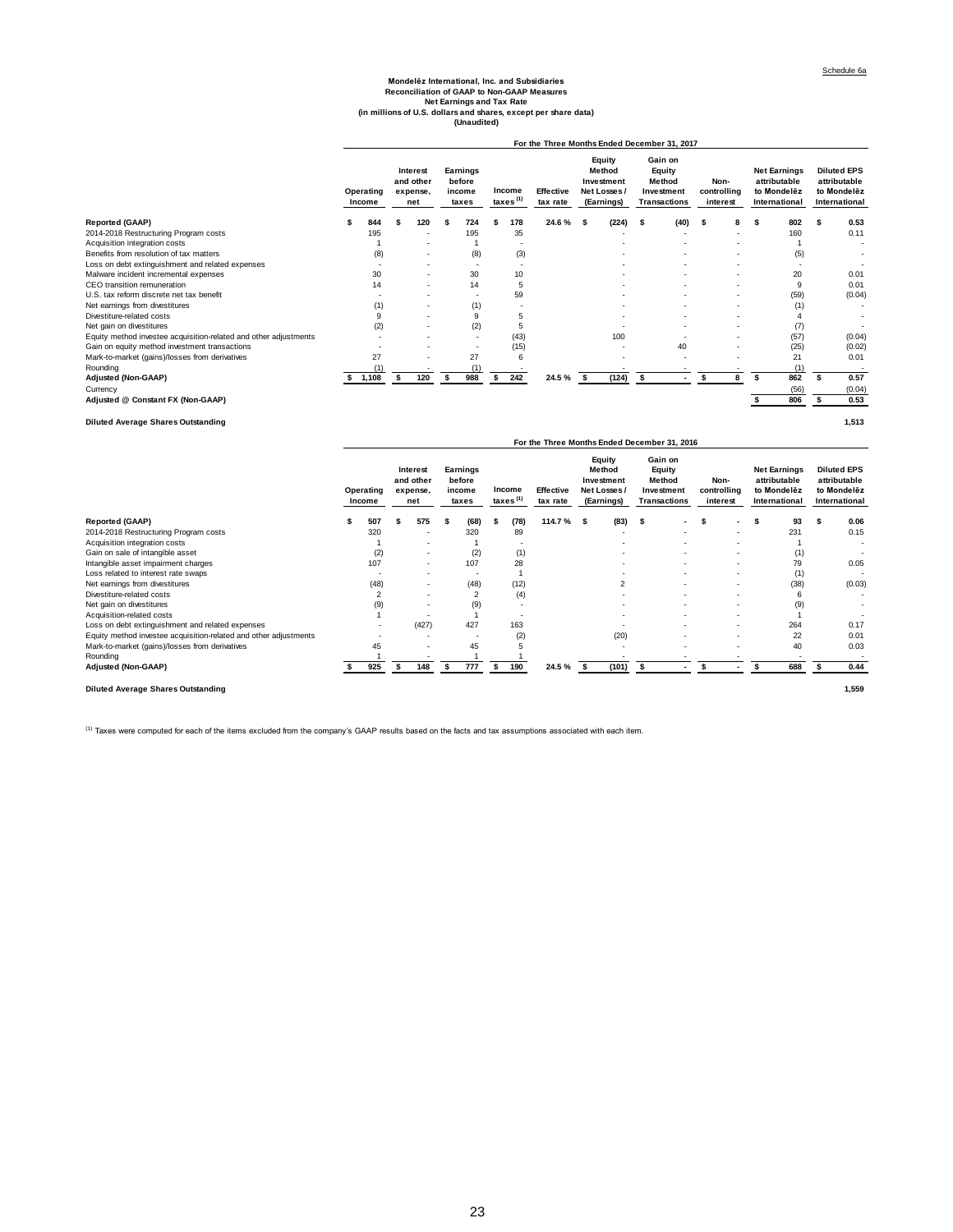# Mondelĕz International, Inc. and Subsidiaries<br>Reconciliation of GAAP to Non-GAAP Measures<br>(in millions of U.S. dollars and Shares, except per share data)<br>(in millions of U.S. dollars and shares, except per share data)

|                                                                  |                     |                                          |                                       |                       | For the Twelve Months Ended December 31, 2017 |        |                                                              |                                                                  |      |   |                                 |    |                                                                     |                                                                    |
|------------------------------------------------------------------|---------------------|------------------------------------------|---------------------------------------|-----------------------|-----------------------------------------------|--------|--------------------------------------------------------------|------------------------------------------------------------------|------|---|---------------------------------|----|---------------------------------------------------------------------|--------------------------------------------------------------------|
|                                                                  | Operating<br>Income | Interest<br>and other<br>expense,<br>net | Earnings<br>before<br>income<br>taxes | Income<br>taxes $(1)$ | <b>Effective</b><br>tax rate                  |        | Equity<br>Method<br>Investment<br>Net Losses /<br>(Earnings) | Gain on<br>Equity<br>Method<br>Investment<br><b>Transactions</b> |      |   | Non-<br>controlling<br>interest |    | <b>Net Earnings</b><br>attributable<br>to Mondelez<br>International | <b>Diluted EPS</b><br>attributable<br>to Mondelez<br>International |
| <b>Reported (GAAP)</b>                                           | 3,506               | 382                                      | 3.124                                 | 688                   | 22.0%                                         | $\sim$ | (460)                                                        | s                                                                | (40) | s | 14                              | -S | 2,922                                                               | 1.91                                                               |
| 2014-2018 Restructuring Program costs                            | 792                 |                                          | 792                                   | 190                   |                                               |        |                                                              |                                                                  |      |   | $\overline{\phantom{a}}$        |    | 602                                                                 | 0.39                                                               |
| Acquisition integration costs                                    | 3                   | ٠                                        | 3                                     |                       |                                               |        |                                                              |                                                                  |      |   | $\overline{\phantom{a}}$        |    | 3                                                                   |                                                                    |
| Intangible asset impairment charges                              | 109                 | $\overline{\phantom{a}}$                 | 109                                   | 30                    |                                               |        |                                                              |                                                                  |      |   | $\overline{\phantom{a}}$        |    | 79                                                                  | 0.05                                                               |
| Benefits from resolution of tax matters                          | (209)               | 72                                       | (281)                                 | (75)                  |                                               |        |                                                              |                                                                  |      |   | $\overline{\phantom{a}}$        |    | (206)                                                               | (0.13)                                                             |
| Loss on debt extinguishment                                      |                     | (11)                                     | 11                                    |                       |                                               |        |                                                              |                                                                  |      |   | $\overline{\phantom{a}}$        |    |                                                                     |                                                                    |
| Malware incident incremental expenses                            | 84                  | ٠                                        | 84                                    | 27                    |                                               |        |                                                              |                                                                  |      |   | $\overline{\phantom{a}}$        |    | 57                                                                  | 0.04                                                               |
| CEO transition remuneration                                      | 14                  | ٠                                        | 14                                    | 5                     |                                               |        |                                                              |                                                                  |      |   | $\overline{\phantom{a}}$        |    | 9                                                                   | 0.01                                                               |
| U.S. tax reform discrete net tax benefit                         |                     |                                          |                                       | 59                    |                                               |        |                                                              |                                                                  |      |   | $\overline{\phantom{a}}$        |    | (59)                                                                | (0.04)                                                             |
| Net earnings from divestitures                                   | (61)                | ٠                                        | (61)                                  | (15)                  |                                               |        | 6                                                            |                                                                  |      |   | $\overline{\phantom{a}}$        |    | (52)                                                                | (0.03)                                                             |
| Divestiture-related costs                                        | 31                  | (3)                                      | 34                                    | (8)                   |                                               |        |                                                              |                                                                  |      |   | $\overline{\phantom{a}}$        |    | 42                                                                  | 0.02                                                               |
| Net gain on divestitures                                         | (186)               | $\blacksquare$                           | (186)                                 | (7)                   |                                               |        |                                                              |                                                                  |      |   | $\overline{\phantom{a}}$        |    | (179)                                                               | (0.11)                                                             |
| Equity method investee acquisition-related and other adjustments |                     |                                          |                                       | (35)                  |                                               |        | 54                                                           |                                                                  |      |   | $\overline{\phantom{a}}$        |    | (19)                                                                | (0.01)                                                             |
| Gain on equity method investment transactions                    |                     |                                          |                                       | (15)                  |                                               |        |                                                              |                                                                  | 40   |   | ٠                               |    | (25)                                                                | (0.02)                                                             |
| Mark-to-market (gains)/losses from derivatives                   | 96                  |                                          | 96                                    | 6                     |                                               |        |                                                              |                                                                  |      |   |                                 |    | 90                                                                  | 0.06                                                               |
| Rounding                                                         |                     |                                          |                                       |                       |                                               |        |                                                              |                                                                  |      |   |                                 |    | (1)                                                                 |                                                                    |
| Adjusted (Non-GAAP)                                              | 4,178               | 440                                      | 3,738<br>s                            | 854<br>\$             | 22.8%                                         | - \$   | (400)                                                        |                                                                  |      |   | 14                              | \$ | 3,270                                                               | 2.14                                                               |
| Currency                                                         |                     |                                          |                                       |                       |                                               |        |                                                              |                                                                  |      |   |                                 |    | (16)                                                                | (0.01)                                                             |
| Adjusted @ Constant FX (Non-GAAP)                                |                     |                                          |                                       |                       |                                               |        |                                                              |                                                                  |      |   |                                 |    | 3.254                                                               | 2.13                                                               |

**Diluted Average Shares Outstanding 1,531**

|                                                                     |                     |                                          |                                       |                                | For the Twelve Months Ended December 31, 2016 |     |                                                              |                                 |                               |   |                                 |    |                                                                     |   |                                                                    |
|---------------------------------------------------------------------|---------------------|------------------------------------------|---------------------------------------|--------------------------------|-----------------------------------------------|-----|--------------------------------------------------------------|---------------------------------|-------------------------------|---|---------------------------------|----|---------------------------------------------------------------------|---|--------------------------------------------------------------------|
|                                                                     | Operating<br>Income | Interest<br>and other<br>expense,<br>net | Earnings<br>before<br>income<br>taxes | Income<br>taxes <sup>(1)</sup> | Effective<br>tax rate                         |     | Equity<br>Method<br>Investment<br>Net Losses /<br>(Earnings) | Gain on<br>Method<br>Investment | Equity<br><b>Transactions</b> |   | Non-<br>controlling<br>interest |    | <b>Net Earnings</b><br>attributable<br>to Mondelez<br>International |   | <b>Diluted EPS</b><br>attributable<br>to Mondelez<br>International |
| <b>Reported (GAAP)</b>                                              | 2,569<br>s          | 1.115<br>s.                              | 1.454                                 | 129                            | 8.9%                                          | -S  | (301)                                                        | S                               | (43)                          | s | 10                              | -S | 1,659                                                               | Ŝ | 1.05                                                               |
| 2014-2018 Restructuring Program costs                               | 1,086               |                                          | 1,086                                 | 288                            |                                               |     |                                                              |                                 |                               |   |                                 |    | 798                                                                 |   | 0.51                                                               |
| Acquisition integration costs                                       |                     |                                          |                                       |                                |                                               |     |                                                              |                                 |                               |   |                                 |    |                                                                     |   | 0.01                                                               |
| Gain on sale of intangible asset                                    | (15)                | $\blacksquare$                           | (15)                                  | (3)                            |                                               |     |                                                              |                                 | $\overline{\phantom{a}}$      |   | $\overline{\phantom{a}}$        |    | (12)                                                                |   | (0.01)                                                             |
| Intangible asset impairment charges                                 | 137                 | $\overline{\phantom{a}}$                 | 137                                   | 37                             |                                               |     |                                                              |                                 |                               |   | $\overline{\phantom{a}}$        |    | 100                                                                 |   | 0.06                                                               |
| (Income)/costs associated with the JDE coffee business transactions | (2)                 |                                          | (2)                                   | (3)                            |                                               |     |                                                              |                                 |                               |   |                                 |    |                                                                     |   |                                                                    |
| Loss related to interest rate swaps                                 |                     | (97)                                     | 97                                    | 36                             |                                               |     |                                                              |                                 |                               |   | $\overline{\phantom{a}}$        |    | 61                                                                  |   | 0.04                                                               |
| Net earnings from divestitures                                      | (153)               | $\overline{\phantom{a}}$                 | (153)                                 | (40)                           |                                               |     | 12                                                           |                                 |                               |   | ٠                               |    | (125)                                                               |   | (0.08)                                                             |
| Divestiture-related costs                                           | 86                  |                                          | 86                                    | 15                             |                                               |     |                                                              |                                 |                               |   | ۰                               |    | 71                                                                  |   | 0.05                                                               |
| Net gain on divestitures                                            | (9)                 |                                          | (9)                                   |                                |                                               |     |                                                              |                                 |                               |   |                                 |    | (9)                                                                 |   |                                                                    |
| Acquisition-related costs                                           |                     |                                          |                                       |                                |                                               |     |                                                              |                                 |                               |   |                                 |    |                                                                     |   |                                                                    |
| Loss on debt extinguishment and related expenses                    |                     | (427)                                    | 427                                   | 163                            |                                               |     |                                                              |                                 |                               |   |                                 |    | 264                                                                 |   | 0.17                                                               |
| Equity method investee acquisition-related and other adjustments    |                     |                                          |                                       | 3                              |                                               |     | (67)                                                         |                                 |                               |   |                                 |    | 64                                                                  |   | 0.04                                                               |
| Gain on equity method investment transactions                       |                     |                                          |                                       | (2)                            |                                               |     |                                                              |                                 | 43                            |   |                                 |    | (41)                                                                |   | (0.03)                                                             |
| Mark-to-market (gains)/losses from derivatives                      | 94                  |                                          | 94                                    | 11                             |                                               |     |                                                              |                                 |                               |   |                                 |    | 83                                                                  |   | 0.05                                                               |
| Rounding                                                            |                     |                                          |                                       |                                |                                               |     |                                                              |                                 |                               |   |                                 |    |                                                                     |   |                                                                    |
| Adjusted (Non-GAAP)                                                 | \$3,802             | 591                                      | 3,211<br>s                            | 635<br>s.                      | 19.8%                                         | \$. | (356)                                                        | \$                              |                               |   | 10                              | \$ | 2,922                                                               |   | 1.86                                                               |
| <b>Diluted Average Shares Outstanding</b>                           |                     |                                          |                                       |                                |                                               |     |                                                              |                                 |                               |   |                                 |    |                                                                     |   | 1,573                                                              |

(1) Taxes were computed for each of the items excluded from the company's GAAP results based on the facts and tax assumptions associated with each item.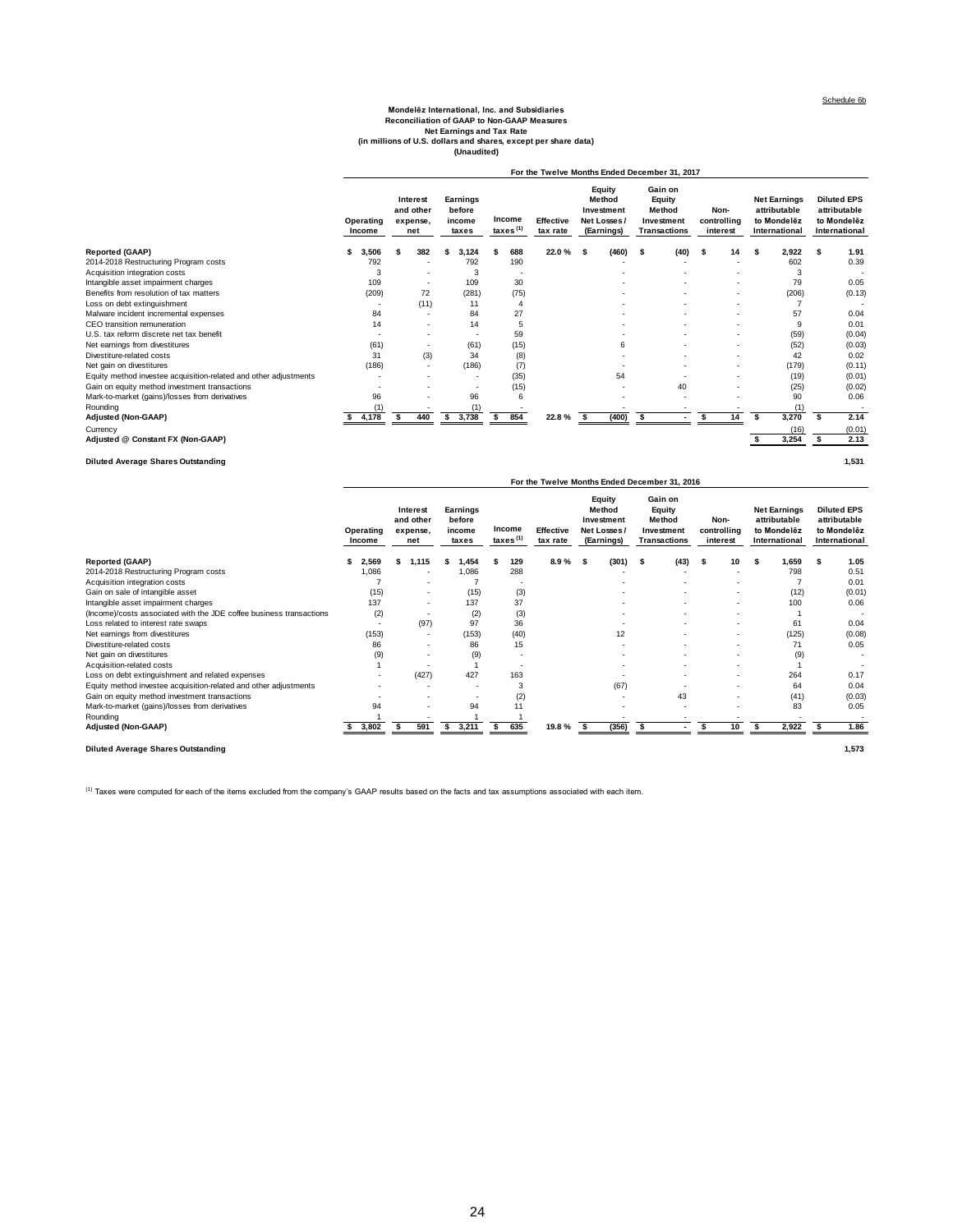#### **Mondelēz International, Inc. and Subsidiaries Reconciliation of GAAP to Non-GAAP Measures Diluted EPS (Unaudited)**

|                                                                  |            | For the Three Months Ended December 31, |            |          |
|------------------------------------------------------------------|------------|-----------------------------------------|------------|----------|
|                                                                  | 2017       | 2016                                    | \$ Change  | % Change |
| Diluted EPS attributable to Mondelez International (GAAP)        | \$<br>0.53 | \$<br>0.06                              | \$<br>0.47 | 783.3%   |
| 2014-2018 Restructuring Program costs                            | 0.11       | 0.15                                    | (0.04)     |          |
| Intangible asset impairment charges                              |            | 0.05                                    | (0.05)     |          |
| Malware incident incremental expenses                            | 0.01       |                                         | 0.01       |          |
| CEO transition remuneration                                      | 0.01       |                                         | 0.01       |          |
| U.S. tax reform discrete net tax benefit                         | (0.04)     |                                         | (0.04)     |          |
| Net earnings from divestitures                                   |            | (0.03)                                  | 0.03       |          |
| Loss on debt extinguishment and related expenses                 |            | 0.17                                    | (0.17)     |          |
| Equity method investee acquisition-related and other adjustments | (0.04)     | 0.01                                    | (0.05)     |          |
| Gain on equity method investment transactions                    | (0.02)     |                                         | (0.02)     |          |
| Mark-to-market (gains)/losses from derivatives                   | 0.01       | 0.03                                    | (0.02)     |          |
| <b>Adjusted EPS (Non-GAAP)</b>                                   | \$<br>0.57 | \$<br>0.44                              | \$<br>0.13 | 29.5 %   |
| Impact of favorable currency                                     | (0.04)     |                                         | (0.04)     |          |
| Adjusted EPS @ Constant FX (Non-GAAP)                            | 0.53       | \$<br>0.44                              | \$<br>0.09 | 20.5 %   |
| Adjusted EPS @ Constant FX - Key Drivers                         |            |                                         |            |          |
| Increase in operations                                           |            |                                         | \$<br>0.07 |          |
| Increase in equity method investment net earnings                |            |                                         | 0.01       |          |
| Prior year VAT-related settlement                                |            |                                         | (0.02)     |          |
| Change in interest and other expense, net                        |            |                                         | 0.02       |          |
| Change in shares outstanding                                     |            |                                         | 0.01       |          |
|                                                                  |            |                                         | \$<br>0.09 |          |

|                                                                  |            |            |               | For the Twelve Months Ended December 31, |          |
|------------------------------------------------------------------|------------|------------|---------------|------------------------------------------|----------|
|                                                                  | 2017       | 2016       |               | \$ Change                                | % Change |
| Diluted EPS attributable to Mondelez International (GAAP)        | \$<br>1.91 | \$<br>1.05 | \$            | 0.86                                     | 81.9%    |
| 2014-2018 Restructuring Program costs                            | 0.39       | 0.51       |               | (0.12)                                   |          |
| Acquisition integration costs                                    |            | 0.01       |               | (0.01)                                   |          |
| Gain on sale of intangible asset                                 |            | (0.01)     |               | 0.01                                     |          |
| Intangible asset impairment charges                              | 0.05       | 0.06       |               | (0.01)                                   |          |
| Benefits from resolution of tax matters                          | (0.13)     |            |               | (0.13)                                   |          |
| Loss related to interest rate swaps                              |            | 0.04       |               | (0.04)                                   |          |
| Malware incident incremental expenses                            | 0.04       |            |               | 0.04                                     |          |
| CEO transition remuneration                                      | 0.01       |            |               | 0.01                                     |          |
| U.S. tax reform discrete net tax benefit                         | (0.04)     |            |               | (0.04)                                   |          |
| Net earnings from divestitures                                   | (0.03)     | (0.08)     |               | 0.05                                     |          |
| Divestiture-related costs                                        | 0.02       | 0.05       |               | (0.03)                                   |          |
| Net gain on divestitures                                         | (0.11)     |            |               | (0.11)                                   |          |
| Loss on debt extinguishment and related expenses                 |            | 0.17       |               | (0.17)                                   |          |
| Equity method investee acquisition-related and other adjustments | (0.01)     | 0.04       |               | (0.05)                                   |          |
| Gain on equity method investment exchange                        | (0.02)     | (0.03)     |               | 0.01                                     |          |
| Mark-to-market (gains)/losses from derivatives                   | 0.06       | 0.05       |               | 0.01                                     |          |
| Adjusted EPS (Non-GAAP)                                          | \$<br>2.14 | \$<br>1.86 | \$            | 0.28                                     | 15.1 %   |
| Impact of favorable currency                                     | (0.01)     |            |               | (0.01)                                   |          |
| Adjusted EPS @ Constant FX (Non-GAAP)                            | \$<br>2.13 | \$<br>1.86 | $\frac{1}{2}$ | 0.27                                     | 14.5 %   |
| Adjusted EPS @ Constant FX - Key Drivers                         |            |            |               |                                          |          |
| Increase in operations                                           |            |            | \$            | 0.22                                     |          |
| Increase in equity method investment net earnings                |            |            |               | 0.02                                     |          |
| Property insurance recovery                                      |            |            |               | 0.01                                     |          |
| Prior year gains on sales of property                            |            |            |               | (0.02)                                   |          |
| Prior year VAT-related settlement                                |            |            |               | (0.04)                                   |          |
| Change in interest and other expense, net                        |            |            |               | 0.08                                     |          |
| Change in shares outstanding                                     |            |            |               | 0.05                                     |          |
| Change in income taxes                                           |            |            |               | (0.05)                                   |          |
|                                                                  |            |            | \$            | 0.27                                     |          |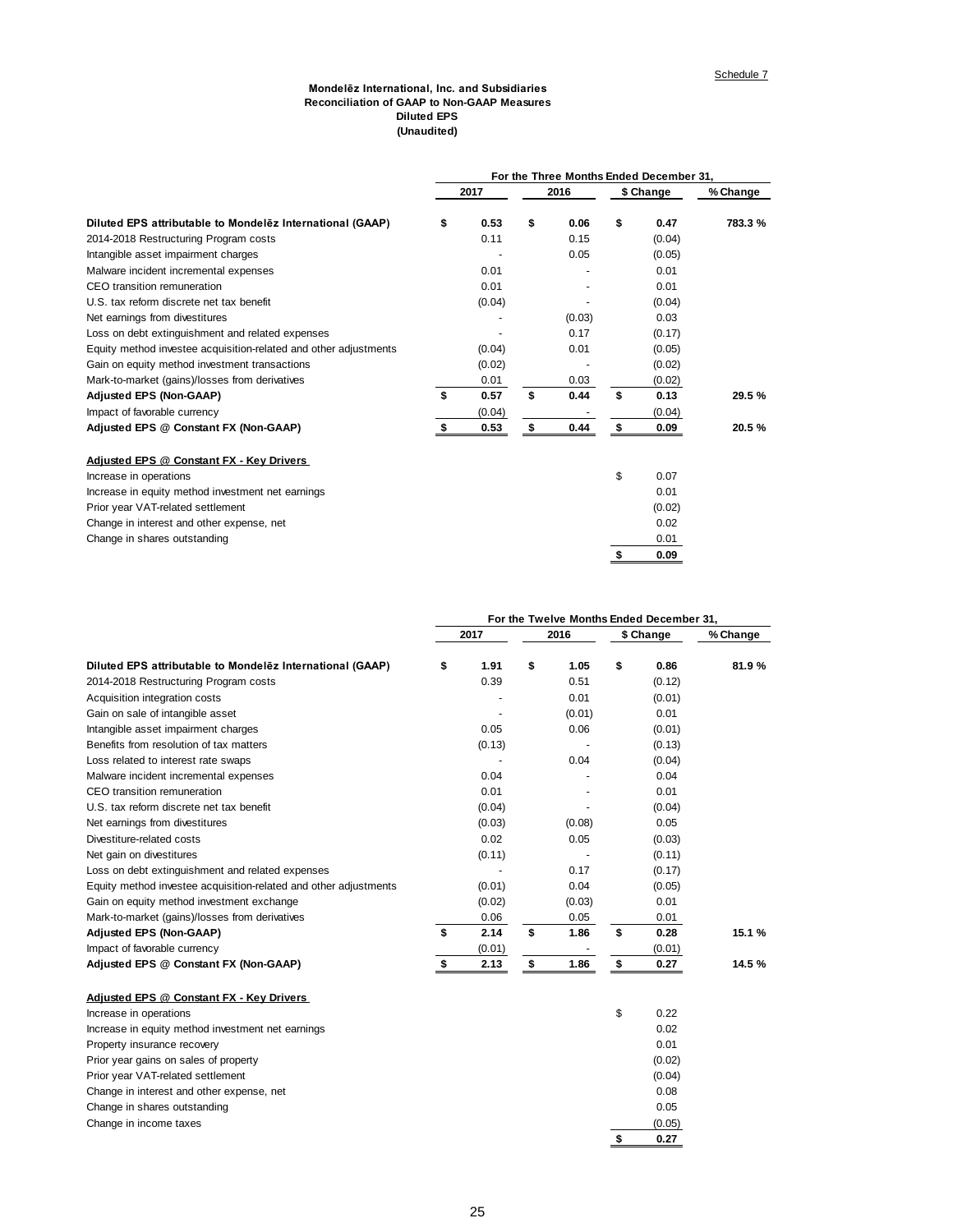# Mondelēz International, Inc. and Subsidiaries<br> **Reconciliation of GAAP to Non-GAAP Measures**<br>
Segment Data<br>
(in millions of U.S. dollars)<br>
(Unaudited)

|                                                |                  |            |                |                | For the Three Months Ended December 31, 2017 |                         |                                                                 |    |                                         |    |                                   |    |                |    |                           |
|------------------------------------------------|------------------|------------|----------------|----------------|----------------------------------------------|-------------------------|-----------------------------------------------------------------|----|-----------------------------------------|----|-----------------------------------|----|----------------|----|---------------------------|
|                                                | Latin<br>America |            | <b>AMEA</b>    | Europe         | <b>North</b><br>America                      |                         | <b>Unrealized</b><br>$G/(L)$ on<br>Hedging<br><b>Activities</b> |    | General<br>Corporate<br><b>Expenses</b> |    | Amortization<br>of<br>Intangibles |    | Other<br>Items |    | Mondelēz<br>International |
| Net Revenue                                    |                  |            |                |                |                                              |                         |                                                                 |    |                                         |    |                                   |    |                |    |                           |
| <b>Reported (GAAP)</b>                         | S                | 900        | \$<br>1.449    | \$<br>2,816    | \$<br>1.801                                  | s                       |                                                                 |    |                                         | S  |                                   | Ŝ  |                | \$ | 6,966                     |
| <b>Divestitures</b>                            |                  |            | \$<br>(4)      | (2)            |                                              | $\overline{\mathbf{s}}$ |                                                                 | s  |                                         | s  |                                   | s  |                | \$ | (6)                       |
| Adjusted (Non-GAAP)                            | s.               | 900        | 1,445          | \$ 2,814       | \$ 1,801                                     |                         |                                                                 |    |                                         |    |                                   |    |                |    | 6,960                     |
| <b>Operating Income</b>                        |                  |            |                |                |                                              |                         |                                                                 |    |                                         |    |                                   |    |                |    |                           |
| <b>Reported (GAAP)</b>                         | \$               | 96         | \$<br>91       | \$<br>522      | \$<br>296                                    | \$                      | (27)                                                            | \$ | (91)                                    | \$ | (45)                              | \$ | 2              | \$ | 844                       |
| 2014-2018 Restructuring Program costs          |                  | 32         | 48             | 65             | 35                                           |                         |                                                                 |    | 15                                      |    |                                   |    |                |    | 195                       |
| Acquisition integration costs                  |                  |            | $\overline{1}$ |                |                                              |                         |                                                                 |    |                                         |    |                                   |    |                |    | $\overline{1}$            |
| Benefits from resolution of tax matters        |                  |            |                | (1)            | (7)                                          |                         |                                                                 |    |                                         |    |                                   |    |                |    | (8)                       |
| Malware incident incremental expenses          |                  |            |                | $\overline{4}$ | 23                                           |                         |                                                                 |    | 3                                       |    |                                   |    |                |    | 30                        |
| CEO transition remuneration                    |                  |            |                |                |                                              |                         |                                                                 |    | 14                                      |    |                                   |    |                |    | 14                        |
| Operating income from divestitures             |                  |            |                | (1)            |                                              |                         |                                                                 |    |                                         |    |                                   |    |                |    | (1)                       |
| Divestiture-related costs                      |                  |            | (2)            | $\overline{2}$ |                                              |                         |                                                                 |    | 9                                       |    |                                   |    |                |    | 9                         |
| Gain on divestitures                           |                  |            |                |                |                                              |                         |                                                                 |    |                                         |    |                                   |    | (2)            |    | (2)                       |
| Mark-to-market (gains)/losses from derivatives |                  |            |                |                |                                              |                         | 27                                                              |    |                                         |    |                                   |    |                |    | 27                        |
| Roundina                                       |                  |            |                |                |                                              |                         |                                                                 |    | (1)                                     |    |                                   |    |                |    | (1)                       |
| Adjusted (Non-GAAP)                            | ŝ.               | 128        | \$<br>138      | \$<br>591      | \$<br>347                                    | \$                      | $\sim$                                                          | s  | (51)                                    | \$ | (45)                              | \$ |                | s. | 1,108                     |
| Currency                                       |                  | 2          | (2)            | (52)           | (3)                                          |                         |                                                                 |    |                                         |    |                                   |    |                |    | (53)                      |
| Adjusted @ Constant FX (Non-GAAP)              | s.               | 130        | \$<br>136      | \$<br>539      | \$<br>344                                    | \$                      | $\overline{\phantom{a}}$                                        | \$ | (50)                                    | \$ | (44)                              | \$ |                | s. | 1,055                     |
| % Change - Reported (GAAP)                     |                  | 20.0%      | 4450.0%        | 52.2%          | 24.4%                                        |                         | n/m                                                             |    | $(21.3)\%$                              |    | $(2.3)\%$                         |    | n/m            |    | 66.5%                     |
| % Change - Adjusted (Non-GAAP)                 |                  | (9.9)%     | 70.4%          | 25.5%          | 7.1%                                         |                         | n/m                                                             |    | (4.1)%                                  |    | $(2.3)\%$                         |    | n/m            |    | 19.8%                     |
| % Change - Adjusted @ Constant FX (Non-GAAP)   |                  | $(8.5)\%$  | 67.9%          | 14.4 %         | 6.2%                                         |                         | n/m                                                             |    | (2.0)%                                  |    | 0.0%                              |    | n/m            |    | 14.1%                     |
| <b>Operating Income Margin</b>                 |                  |            |                |                |                                              |                         |                                                                 |    |                                         |    |                                   |    |                |    |                           |
| Reported %                                     |                  | 10.7%      | 6.3%           | 18.5%          | 16.4 %                                       |                         |                                                                 |    |                                         |    |                                   |    |                |    | 12.1 %                    |
| Reported pp change                             |                  | 1.4 pp     | 6.2 pp         | 5.7 pp         | 3.3 pp                                       |                         |                                                                 |    |                                         |    |                                   |    |                |    | 4.6 pp                    |
| Adjusted %                                     |                  | 14.2%      | 9.6%           | 21.0%          | 19.3 %                                       |                         |                                                                 |    |                                         |    |                                   |    |                |    | 15.9%                     |
| Adjusted pp change                             |                  | $(2.3)$ pp | 3.6 pp         | 2.7 pp         | 1.3 pp                                       |                         |                                                                 |    |                                         |    |                                   |    |                |    | 1.8 pp                    |
|                                                |                  |            |                |                |                                              |                         |                                                                 |    |                                         |    |                                   |    |                |    |                           |

|                                                | Latin<br>America |    | <b>AMEA</b>    | Europe                   | North<br>America |    | <b>Unrealized</b><br>$G/(L)$ on<br>Hedging<br><b>Activities</b> |    | General<br>Corporate<br><b>Expenses</b> |    | Amortization<br>of<br>Intangibles |    | Other<br><b>Items</b> |    | Mondelēz<br>International |
|------------------------------------------------|------------------|----|----------------|--------------------------|------------------|----|-----------------------------------------------------------------|----|-----------------------------------------|----|-----------------------------------|----|-----------------------|----|---------------------------|
| <b>Net Revenue</b>                             | \$<br>864        | \$ | 1,412          | \$<br>2,682              | \$<br>1,812      | s. |                                                                 | s  |                                         | S  | ٠                                 | \$ |                       |    | 6,770                     |
| <b>Reported (GAAP)</b><br><b>Divestitures</b>  | (2)              |    | (68)           | (114)                    | (8)              |    |                                                                 |    |                                         |    |                                   |    |                       | S  | (192)                     |
| Adjusted (Non-GAAP)                            | 862              | S  | 1,344          | \$<br>2,568              | \$<br>1,804      | Ŝ  | ٠                                                               |    | $\overline{\phantom{a}}$                | \$ | $\overline{\phantom{a}}$          | \$ | $\blacksquare$        | S. | 6,578                     |
|                                                |                  |    |                |                          |                  |    |                                                                 |    |                                         |    |                                   |    |                       |    |                           |
| Operating Income                               |                  |    |                |                          |                  |    |                                                                 |    |                                         |    |                                   |    |                       |    |                           |
| <b>Reported (GAAP)</b>                         | \$<br>80         | \$ | $\overline{2}$ | \$<br>343                | \$<br>238        | \$ | (45)                                                            | s. | (75)                                    | \$ | (44)                              | \$ | 8                     | Ŝ. | 507                       |
| 2014-2018 Restructuring Program costs          | 60               |    | 45             | 132                      | 59               |    |                                                                 |    | 24                                      |    | $\overline{a}$                    |    |                       |    | 320                       |
| Acquisition integration costs                  |                  |    |                |                          |                  |    | ٠                                                               |    | $\overline{a}$                          |    |                                   |    |                       |    |                           |
| Gain on sale of intangible asset               |                  |    |                | (2)                      |                  |    | $\overline{a}$                                                  |    |                                         |    |                                   |    |                       |    | (2)                       |
| Intangible asset impairment charges            | $\overline{2}$   |    | 45             | 27                       | 32               |    | ٠                                                               |    | $\mathbf{1}$                            |    |                                   |    |                       |    | 107                       |
| Operating income from divestitures             |                  |    | (12)           | (31)                     | (5)              |    |                                                                 |    |                                         |    |                                   |    |                       |    | (48)                      |
| Divestiture-related costs                      |                  |    |                | 2                        |                  |    |                                                                 |    |                                         |    |                                   |    |                       |    | $\overline{2}$            |
| Gain on divestitures                           |                  |    |                | $\overline{\phantom{a}}$ | ٠                |    | ٠                                                               |    |                                         |    | ٠                                 |    | (9)                   |    | (9)                       |
| Acquisition-related costs                      |                  |    |                | ٠                        |                  |    | ٠                                                               |    |                                         |    | ٠                                 |    |                       |    |                           |
| Mark-to-market (gains)/losses from derivatives |                  |    |                |                          |                  |    | 45                                                              |    |                                         |    |                                   |    |                       |    | 45                        |
| Rounding                                       |                  |    |                |                          |                  |    |                                                                 |    |                                         |    |                                   |    |                       |    |                           |
| Adjusted (Non-GAAP)                            | 142              |    | 81             | \$<br>471                | 324              |    |                                                                 |    | (49)                                    | \$ | (44)                              | S  |                       |    | 925                       |
| <b>Operating Income Margin</b>                 |                  |    |                |                          |                  |    |                                                                 |    |                                         |    |                                   |    |                       |    |                           |
| Reported %                                     | 9.3%             |    | 0.1%           | 12.8%                    | 13.1 %           |    |                                                                 |    |                                         |    |                                   |    |                       |    | 7.5%                      |
| Adjusted %                                     | 16.5%            |    | 6.0%           | 18.3%                    | 18.0%            |    |                                                                 |    |                                         |    |                                   |    |                       |    | 14.1%                     |

**For the Three Months Ended December 31, 2016**